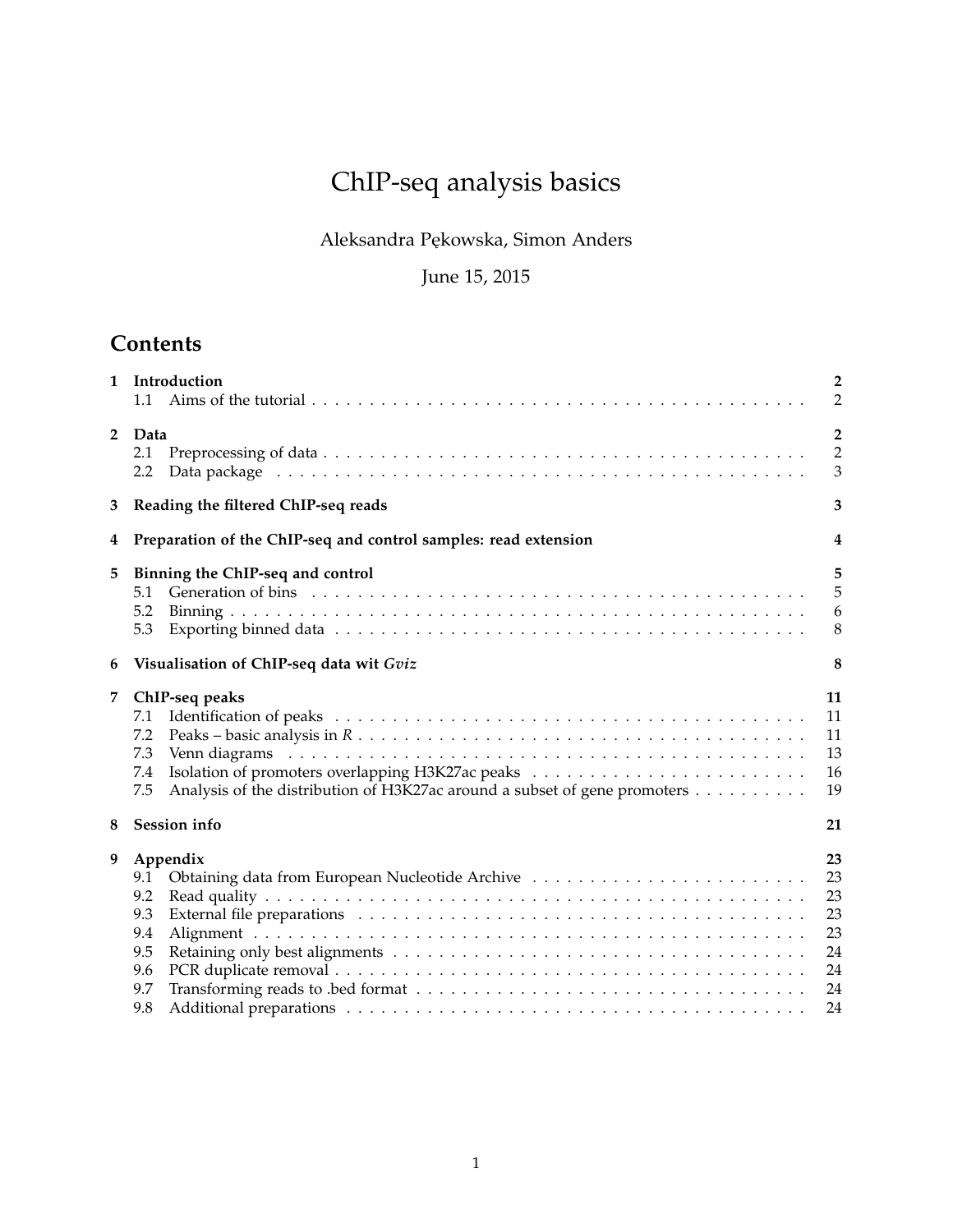## **1 Introduction**

This vignette describes several basic steps in the analysis of ChIP-seq for histone modification - here H3K27 acetylation (H3K27ac).

### **1.1 Aims of the tutorial**

The aim of the present lab is to show the reader how to:

- 1. Read ChIP-seq experiment to *R*
- 2. Extend the reads and bin the data
- 3. Create .bedGraph files for data sharing
- 4. Visualize ChIP-seq files with *R*
- 5. Perform basic analysis of ChIP-seq peaks
- 6. Generate average profiles and heatmaps of ChIP-seq enrichment around a set of genomic loci

In the appendix part, we show how to download, preprocess and asses the quality of .fastq files.

## **2 Data**

H3K27ac is a histone modification associated with active promoters and enhancers. We downloaded data corresponding to a ChIP-seq experiment mapping the H3K27ac histone modification in two replicates of mouse Embryonic Stem cells (mES) along with the input control sample from the study *Histone H3K27ac separates active from poised enhancers and predicts developmental state* by Creyghton *et al*., PNAS 2010.

To get started quickly, we here describe the initial preprocessing only briefly. See the Appendix for full details.

### **2.1 Preprocessing of data**

The first part of ChIP-seq analysis workflow consists in read preprocessing. We will not focus here on these first steps, we outline them and provide the code in the *Appendix* part of the vignette. The three major steps in the preprocessing are briefly outlined below.

#### **Initial quality assessment**

Sequenced reads are saved in .fastq files. The very first step in the analyses of sequencing results consists in quality assessment. The *R* package *ShortRead* provides a *qa* to perform this analysis. The reader can find the code necessary to generate a *HTML* read quality control report in the *Appendix* part of the vignette.

#### **External to** *R* **data opperations**

Initial parts of the analysis of sequenced reads include: alignment, filtering and peak finding. They can be performed using tools such as *Bowtie2*, *samtools* or *MACS*. We provide all the necessary code in the *Appendix* part of the vignette.

### **Additional considerations**

Visualisation and read distribution analysis parts of this vignette. They require *biomart* database querying via the internet. We hence provide the necessary objects in the package. Code for their generation is found in the *Appendix* part of the vignette.

To reduce memory requirements, we focus on filtered reads mapping only to chromosome 6.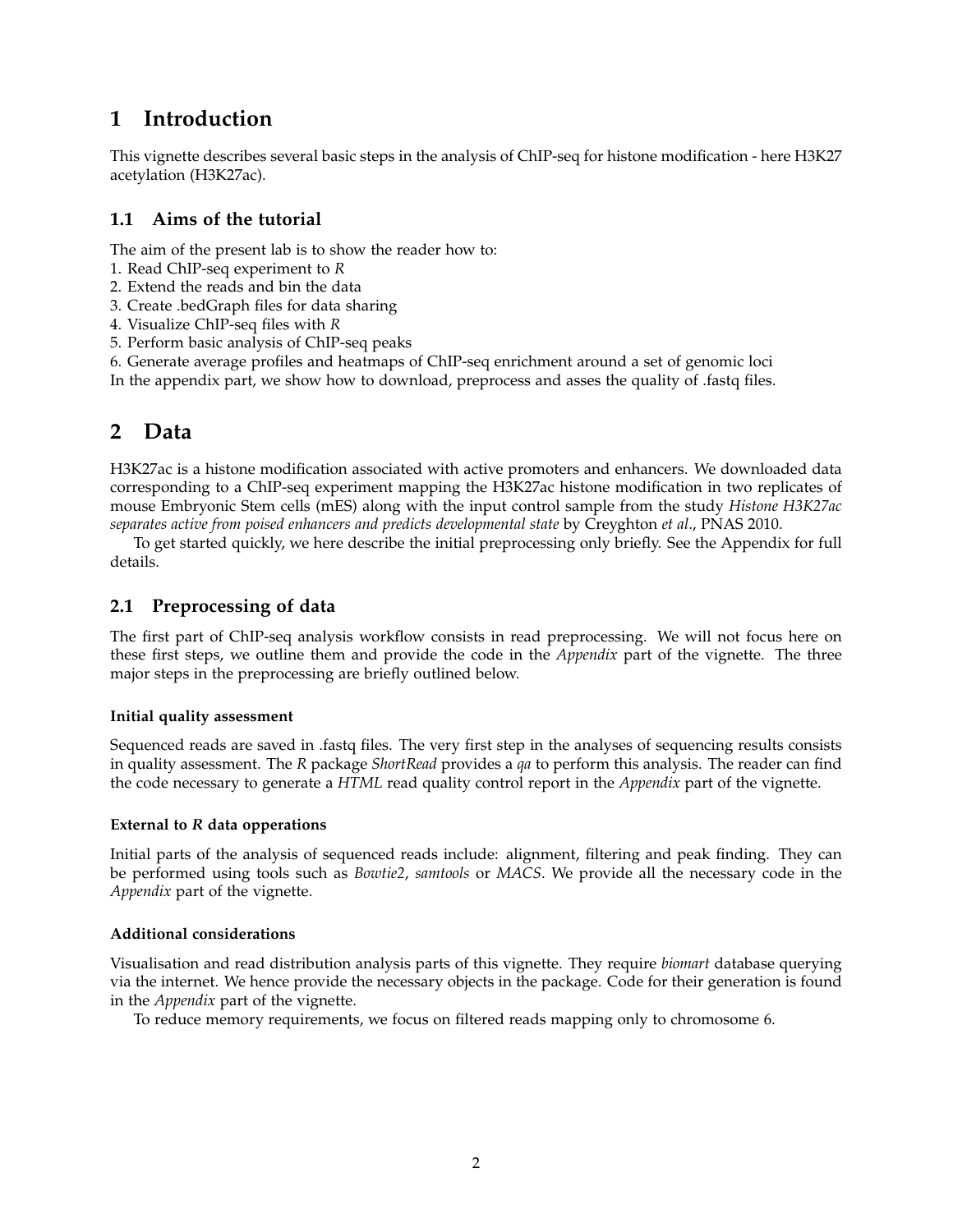### **2.2 Data package**

To save time, we have performed we above steps already for you and placed the produced files and R objects in a data package called *EpigeneticsCSAMA2015*, which we load now. (Note that such a data package is used for convenience in this course, but typically, you would not package up interemediate data in this way.)

```
library(EpigeneticsCSAMA2015)
dataDirectory = system.file("bedfiles", package="EpigeneticsCSAMA2015")
```
The variable *dataDirectory* shows where the files that we will read in the following are on your computer.

dataDirectory

```
## [1] "/home/anders/R/x86_64-pc-linux-gnu-library/3.2/EpigeneticsCSAMA2015/bedfiles"
```
Have a look at them with a text editor.

## **3 Reading the filtered ChIP-seq reads**

We need to load the *GenomicRanges*, *rtracklayer* and *IRanges* packages. To read the .bam file to *R*, we use the *import.bed* function from the *rtracklayer* package. The result is a *GRanges* object. This is an extremely useful and powerful class of objects which the readers are already familiar with. Each filtered read is represented here as a genomic interval.

```
library(GenomicRanges)
library(rtracklayer)
library(IRanges)
input = import.bed(file.path(dataDirectory, 'ES_input_filtered_ucsc_chr6.bed'),
                   asRangedData=FALSE)
rep1 = import.bed(file.path(dataDirectory, 'H3K27ac_rep1_filtered_ucsc_chr6.bed'),
                  asRangedData=FALSE)
rep2 = import.bed(file.path(dataDirectory, 'H3K27ac_rep2_filtered_ucsc_chr6.bed'),
                  asRangedData=FALSE)
```
The objects *input*, *rep1* and *rep2* hold the genomic annotation of the filtered reads for the input sample and ChIP-seq replicate 1 and replicate 2, respectively. We display the *rep1* object. We see that the strand information, read name along with alignment score are included as information for each read.

rep1

|    | ## GRanges object with 481412 ranges and 2 metadata columns: |             |                   |                                   |         |                                                                    |              |                                    |
|----|--------------------------------------------------------------|-------------|-------------------|-----------------------------------|---------|--------------------------------------------------------------------|--------------|------------------------------------|
| ## |                                                              | seqnames    |                   |                                   |         | ranges strand                                                      |              | name                               |
| ## |                                                              | $<$ Rle $>$ |                   | $\langle$ IRanges> $\langle$ Rle> |         |                                                                    |              | <character></character>            |
| ## | $\lfloor 1 \rfloor$                                          |             |                   | chr6 [ 85222462, 85222497]        |         | $\sim$ $-7$                                                        |              | SRR066766.303                      |
| ## | $\lceil 2 \rceil$                                            |             |                   | chr6 [134189439, 134189474] +     |         |                                                                    |              | SRR066766.374                      |
| ## | $\lceil 3 \rceil$                                            |             | chr6 [ 47920826,  | 47920861]                         |         | $+$                                                                |              | SRR066766.393                      |
| ## | $\lceil 4 \rceil$                                            |             |                   | chr6 [143565148, 143565183]       |         | $+$                                                                |              | SRR066766.397                      |
| ## | <b>F51</b>                                                   |             |                   | chr6 [ 39392692, 39392727]        |         |                                                                    |              | SRR066766.438                      |
| ## | $\cdots$                                                     | $\cdots$    |                   |                                   | $- - -$ |                                                                    | $-1 - 1 - 1$ | $\mathbf{a}=\mathbf{a}+\mathbf{a}$ |
| ## | [481408]                                                     |             | chr6 [ 86800209,  | 86800244]                         |         | $\overline{\phantom{a}}$                                           |              | SRR066766.14657325                 |
| ## | [481409]                                                     |             |                   | chr6 [ 91422497, 91422532]        |         | $\label{eq:1} \mathcal{L}_{\text{eff}} = \mathcal{L}_{\text{eff}}$ |              | SRR066766.14657340                 |
| ## | [481410]                                                     |             | chr6 $[54433776,$ | 54433811]                         |         |                                                                    | $+$          | SRR066766.14657362                 |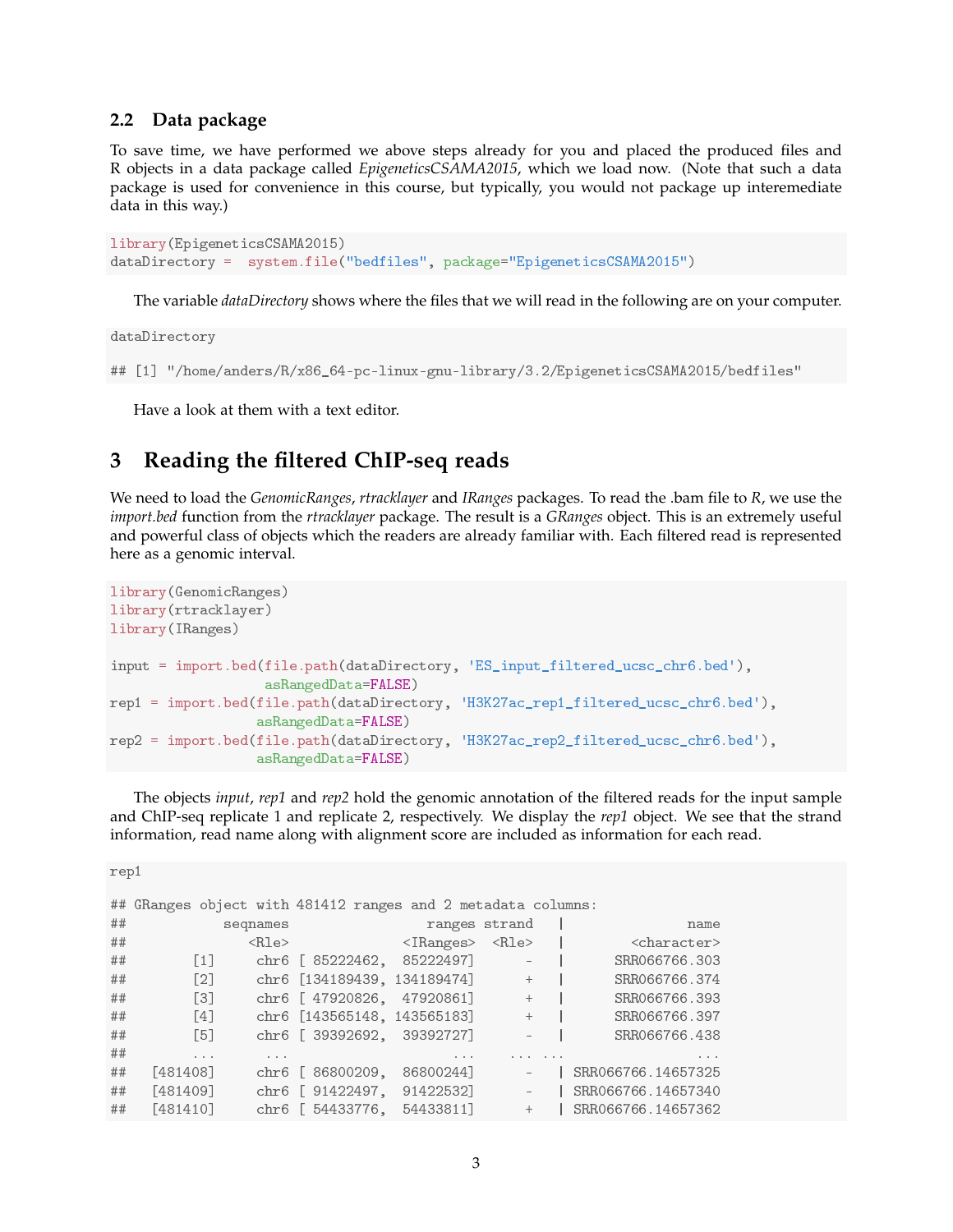| ## | $[481411]$        |                             | chr6 [120020286, 120020321]                                   | $\overline{\phantom{a}}$ | SRR066766.14657382 |
|----|-------------------|-----------------------------|---------------------------------------------------------------|--------------------------|--------------------|
| ## | $[481412]$        |                             | chr6 [ 85113322, 85113357]                                    | $\overline{\phantom{a}}$ | SRR066766.14657387 |
| ## |                   | score                       |                                                               |                          |                    |
| ## |                   | $\langle$ numeric $\rangle$ |                                                               |                          |                    |
| ## | $[1]$             | 40                          |                                                               |                          |                    |
| ## | $\lceil 2 \rceil$ | 42                          |                                                               |                          |                    |
| ## | [3]               | 42                          |                                                               |                          |                    |
| ## | $[4]$             | 42                          |                                                               |                          |                    |
| ## | $[5]$             | 42                          |                                                               |                          |                    |
| ## | $\cdots$          | $\cdots$                    |                                                               |                          |                    |
| ## | [481408]          | 42                          |                                                               |                          |                    |
| ## | [481409]          | 42                          |                                                               |                          |                    |
| ## | [481410]          | 42                          |                                                               |                          |                    |
| ## | [481411]          | 42                          |                                                               |                          |                    |
| ## | [481412]          | 42                          |                                                               |                          |                    |
| ## |                   |                             |                                                               |                          |                    |
| ## |                   |                             | seqinfo: 1 sequence from an unspecified genome; no seqlengths |                          |                    |

We see that we have roughly the same number of reads in the input and IP-ed experiments.

length(input) ## [1] 465823 length(rep1) ## [1] 481412 length(rep2) ## [1] 506287

## **4 Preparation of the ChIP-seq and control samples: read extension**

The reads correspond to sequences at the end of each IP-ed fragment (single-end sequencing data). As discussed in the lecture, we need to extend them to represent each IP-ed DNA fragment.

We estimate the mean read length using the *estimate.mean.fraglen* function from *chipseq* packege. Next, we extend the reads to the inferred read length using the *resize* function. We remove any reads for which the coordinates, after the extension, exceed chromosome length. These three analysis steps are wrapped in a single function *prepareChIPseq* function which we define below.

```
library(chipseq)
prepareChIPseq = function(reads){
    frag.len = median( estimate.mean.fraglen(reads) )
    cat( paste0( 'Median fragment size for this library is ', round(frag.len)))
   reads.extended = resize(reads, width = frag.len)
    return( trim(reads.extended) )
}
```
We next apply it to the input and ChIP-seq samples.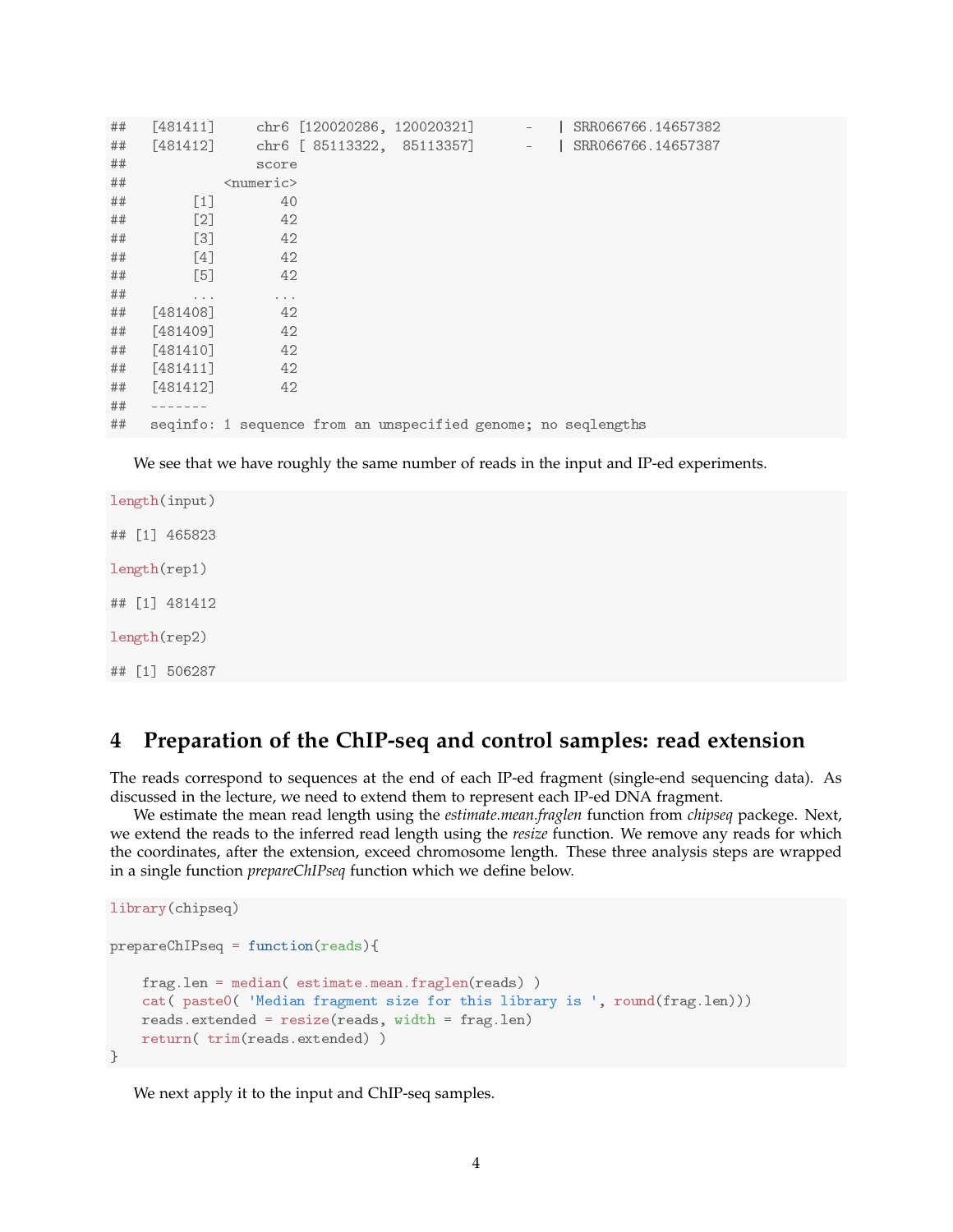```
input = prepareChIPseq( input )
## Median fragment size for this library is 236
rep1 = prepareChIPseq( rep1 )
## Median fragment size for this library is 122
rep2 = prepareChIPseq( rep2 )
## Median fragment size for this library is 107
```
Compare with above to see how *rep1* has changed.

rep1

|    | ## GRanges object with 481412 ranges and 2 metadata columns: |                                  |                                 |               |                                                               |
|----|--------------------------------------------------------------|----------------------------------|---------------------------------|---------------|---------------------------------------------------------------|
| ## |                                                              | seqnames                         |                                 | ranges strand | name                                                          |
| ## |                                                              | $<$ Rle $>$                      | <iranges> <rle></rle></iranges> |               | <character></character>                                       |
| ## | $[1]$                                                        |                                  | chr6 [ 85222376, 85222497]      | $\sim$        | SRR066766.303                                                 |
| ## | $[2]$                                                        |                                  | chr6 [134189439, 134189560]     | $+$           | SRR066766.374                                                 |
| ## | $[3]$                                                        |                                  | chr6 [ 47920826, 47920947]      | $+$           | SRR066766.393                                                 |
| ## | [4]                                                          |                                  | chr6 [143565148, 143565269]     | $+$           | SRR066766.397                                                 |
| ## | [5]                                                          |                                  | chr6 [ 39392606, 39392727]      |               | SRR066766.438                                                 |
| ## | $\cdots$                                                     | $\cdots$                         |                                 |               |                                                               |
| ## | [481408]                                                     |                                  | chr6 [ 86800123, 86800244]      |               | SRR066766.14657325                                            |
| ## | $[481409]$                                                   |                                  | chr6 [ 91422411, 91422532]      | $\equiv$      | SRR066766.14657340                                            |
| ## | $[481410]$                                                   |                                  | chr6 [ 54433776, 54433897]      |               | $+$ $ $<br>SRR066766.14657362                                 |
| ## | [481411]                                                     |                                  | chr6 [120020200, 120020321]     |               | $-$   SRR066766.14657382                                      |
| ## | $[481412]$                                                   |                                  | chr6 [ 85113236, 85113357]      | $\sim$        | SRR066766.14657387                                            |
| ## |                                                              | score                            |                                 |               |                                                               |
| ## |                                                              | <numeric></numeric>              |                                 |               |                                                               |
| ## | $\left[1\right]$                                             | 40                               |                                 |               |                                                               |
| ## | $[2]$                                                        | 42                               |                                 |               |                                                               |
| ## | $\left[3\right]$                                             | 42                               |                                 |               |                                                               |
| ## | [4]                                                          | 42                               |                                 |               |                                                               |
| ## | [5]                                                          | 42                               |                                 |               |                                                               |
| ## | $\epsilon \rightarrow -\epsilon$                             | $\epsilon \rightarrow -\epsilon$ |                                 |               |                                                               |
| ## | [481408]                                                     | 42                               |                                 |               |                                                               |
| ## | [481409]                                                     | 42                               |                                 |               |                                                               |
| ## | [481410]                                                     | 42                               |                                 |               |                                                               |
| ## | [481411]                                                     | 42                               |                                 |               |                                                               |
| ## | $[481412]$                                                   | 42                               |                                 |               |                                                               |
| ## |                                                              |                                  |                                 |               |                                                               |
| ## |                                                              |                                  |                                 |               | seqinfo: 1 sequence from an unspecified genome; no seqlengths |

## **5 Binning the ChIP-seq and control**

The next step in the analysis is to count how many reads map to each of the pre-established genomic intervals (bins).

### **5.1 Generation of bins**

We first generate the bins. We will tile the genome into non-overlapping bins of size 200 bp.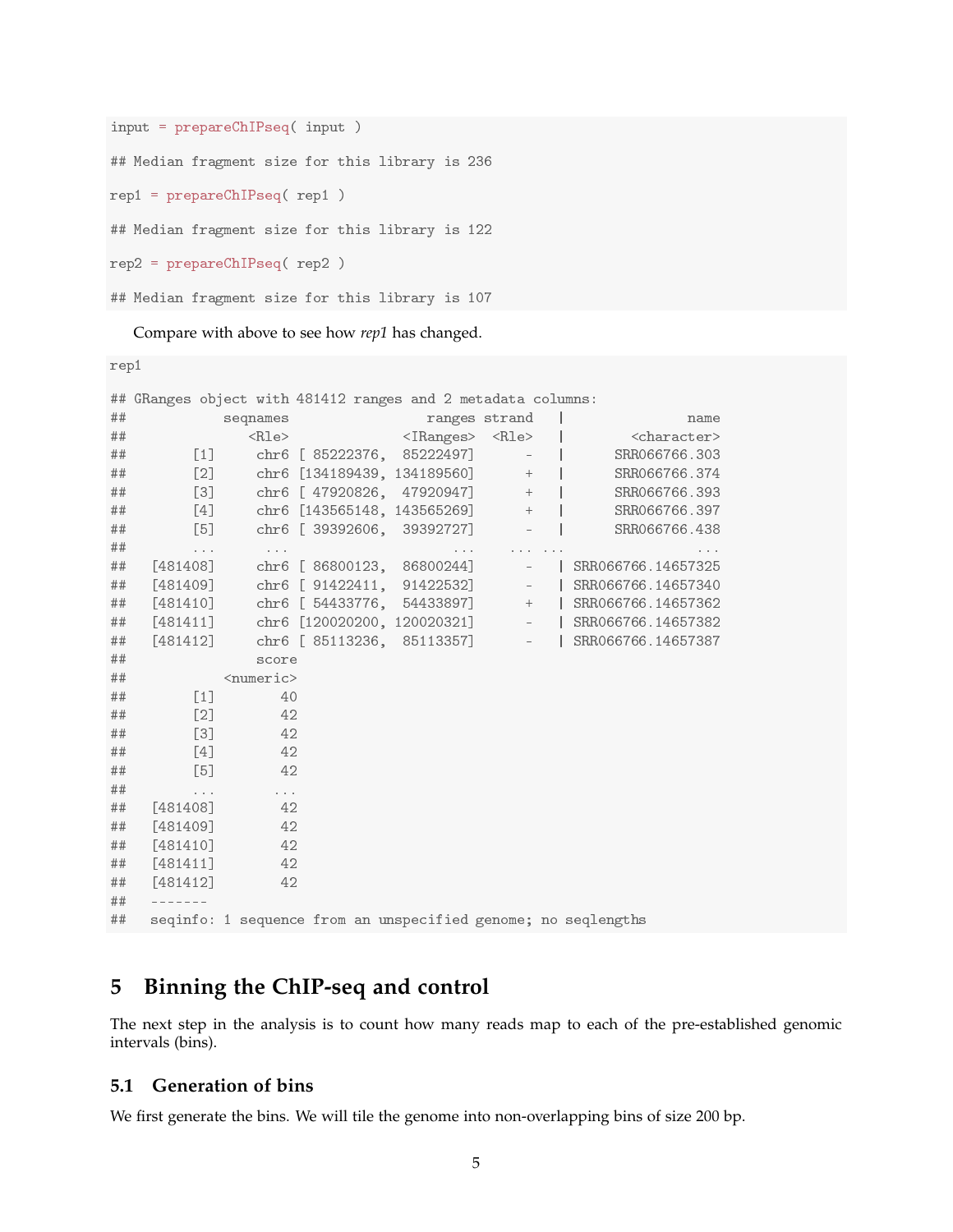To this end we need the information about chromosome sizes in the mouse genome (assembly *mm9*). In the data package, we provide the object *si*, which holds this information. The reader can find the code necessary to create the *si* object in the *Obtaining si object for mm9* of the *Appendix*.

```
data(si)
si
## Seqinfo object with 21 sequences from mm9 genome:
## seqnames seqlengths isCircular genome
## chr1 197195432 FALSE mm9
## chr2 181748087 FALSE mm9
## chr3 159599783 FALSE mm9
## chr4 155630120 FALSE mm9
## chr5 152537259 FALSE mm9
## ... ... ... ...
## chr17 95272651 FALSE mm9
## chr18 90772031 FALSE mm9
## chr19 61342430 FALSE mm9
## chrX 166650296 FALSE mm9
## chrY 15902555 FALSE mm9
```
Next, we use the *tileGenome* function from the *GenomicRanges* package to generate a *GRanges* object with intervals covering the genome in tiles (bins) of size of 200 bp.

```
binsize = 200
bins = tileGenome(si['chr6'], tilewidth=binsize,
            cut.last.tile.in.chrom=TRUE)
bins
## GRanges object with 747586 ranges and 0 metadata columns:
## seqnames ranges strand
## <Rle> <IRanges> <Rle>
## [1] chr6 [ 1, 200] *
## [2] chr6 [201, 400] *
## [3] chr6 [401, 600] *
## [4] chr6 [601, 800] *
## [5] chr6 [801, 1000] *
## ... ... ... ...
## [747582] chr6 [149516201, 149516400] *
## [747583] chr6 [149516401, 149516600] *
## [747584] chr6 [149516601, 149516800] *
## [747585] chr6 [149516801, 149517000] *
## [747586] chr6 [149517001, 149517037] *
## -------
## seqinfo: 1 sequence from mm9 genome
```
#### **5.2 Binning**

We now count how many reads fall into each bin. For this purpose, we define the function *BinChIPseq*. It takes two arguments, *reads* and *bins* which are *GRanges* objects.

```
BinChIPseq = function( reads, bins ){
       mcols(bins)$score = countOverlaps( bins, reads )
```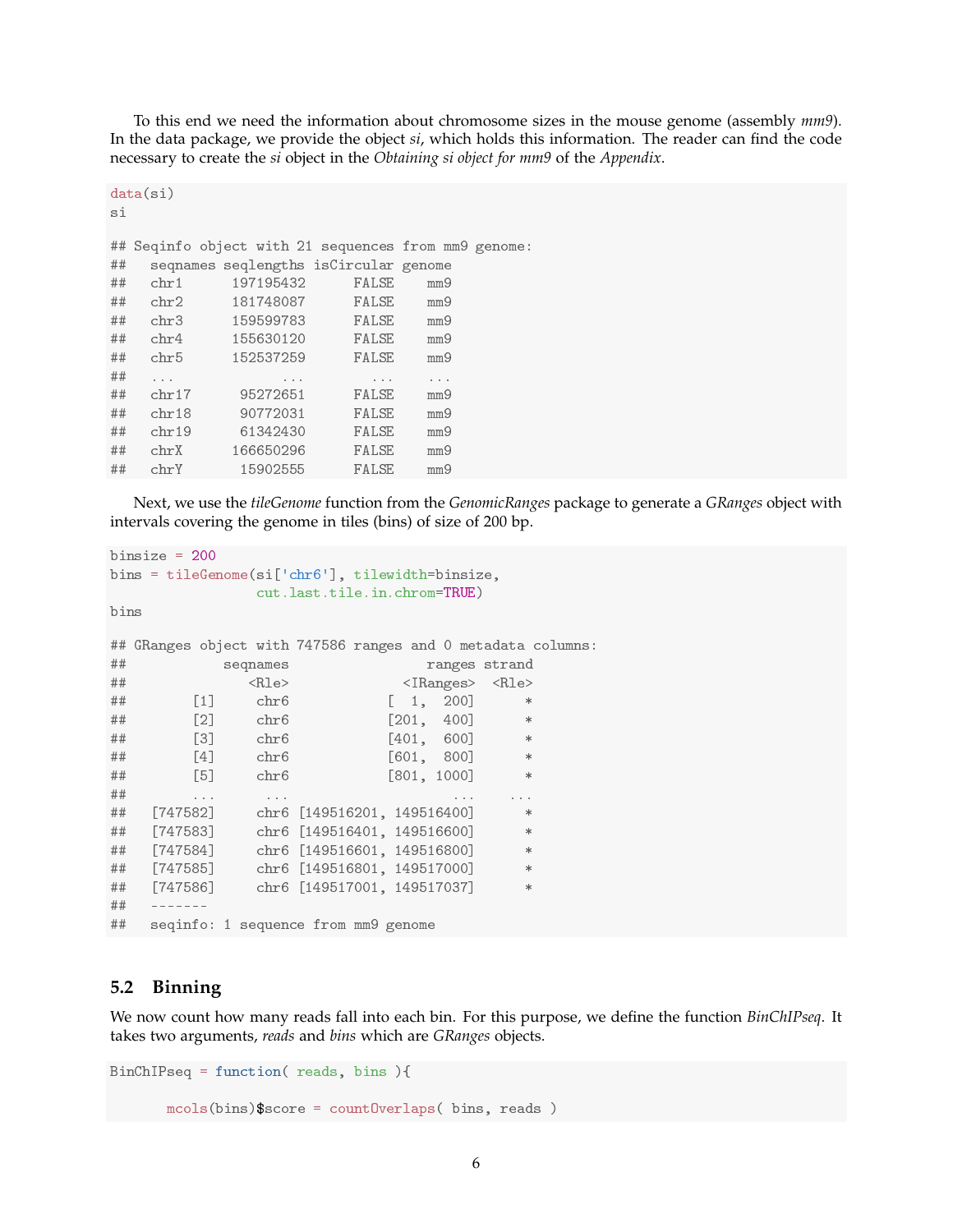return( bins )

}

Now we apply it to the objects *input*, *rep1* and *rep2*. We obtain *input.200bins*, *rep1.200bins* and *rep2.200bins*, which are *GRanges* objects that contain the binned read coverage of the input and ChIP-seq experiments.

```
input.200bins = BinChIPseq( input, bins )
rep1.200bins = BinChIPseq( rep1, bins )
rep2.200bins = BinChIPseq( rep2, bins )
rep1.200bins
## GRanges object with 747586 ranges and 1 metadata column:
## seqnames ranges strand | score
## <Rle> <IRanges> <Rle> | <integer>
## [1] chr6 [ 1, 200] * | 0
## [2] chr6 [201, 400] * | 0
## [3] chr6 [401, 600] * | 0
## [4] chr6 [601, 800] * | 0
## [5] chr6 [801, 1000] * | 0
## ... ... ... ... ... ...
## [747582] chr6 [149516201, 149516400] * | 0
## [747583] chr6 [149516401, 149516600] * | 0
## [747584] chr6 [149516601, 149516800] * | 0
## [747585] chr6 [149516801, 149517000] * | 0
## [747586] chr6 [149517001, 149517037] * | 0
## -------
## seqinfo: 1 sequence from mm9 genome
```
We can quickly plot coverage for 1000 bins, starting from bin 200,000.

```
plot( 200000:201000, rep1.200bins$score[200000:201000],
   xlab="chr6", ylab="counts per bin" )
```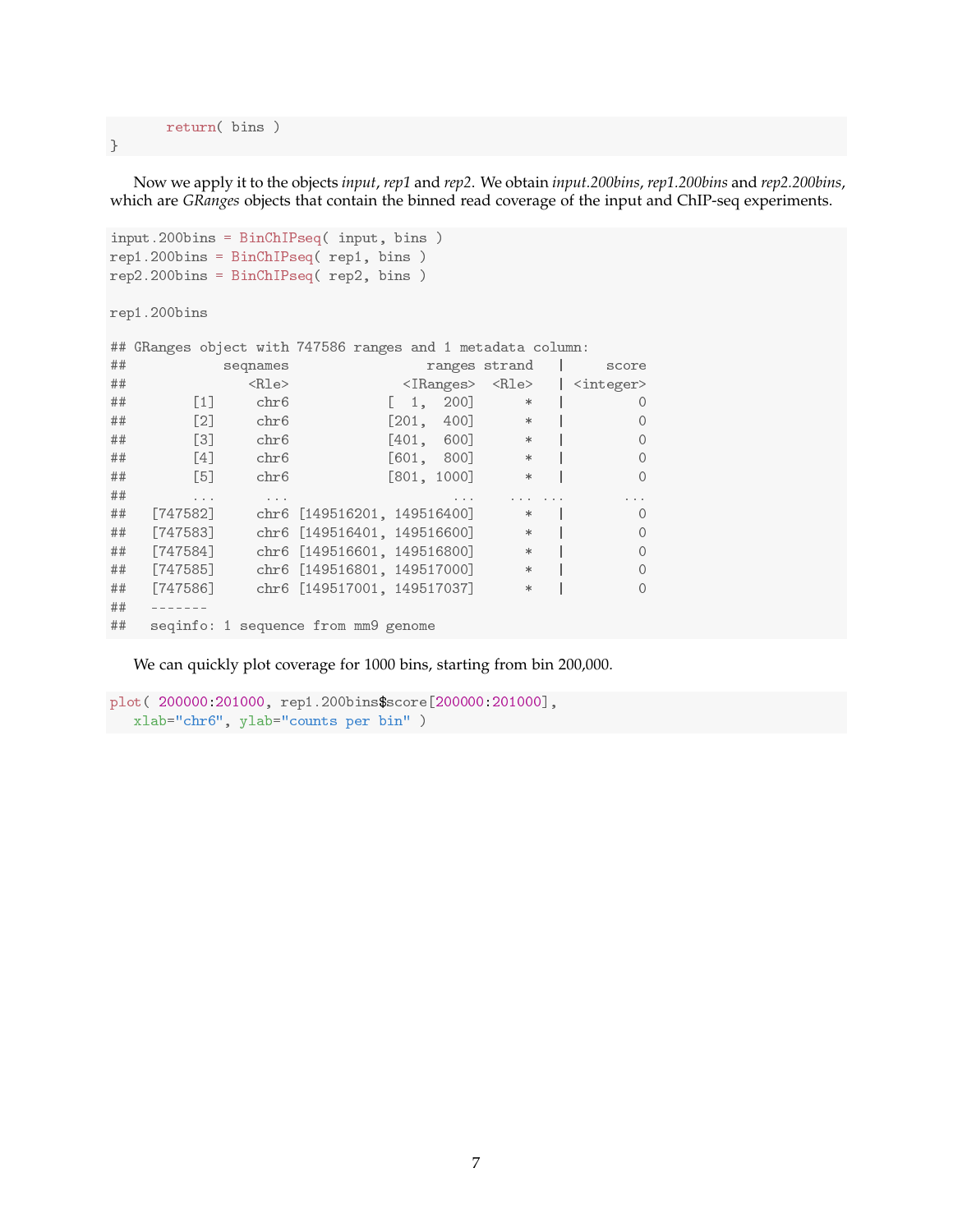

Below, we will see more sophisticaed ways of plotting coverage.

#### **5.3 Exporting binned data**

At this step of the analysis, the data is ready to be visualized and shared. One of the most common means of sharing ChIP-seq data is to generate .wig, .binWig or .bedGraph files. They are memory and size-efficient files holding the information about the signal along the genome. Moreover, these files can be visualized in genome browsers such as IGV and IGB. We show how to export the binned data as a .bedGraph file.

```
export(input.200bins,
       con='input_chr6.bedGraph',
      format = "bedGraph")
export(rep1.200bins,
       con='H3K27ac_rep1_chr6.bedGraph',
      format = "bedGraph")
export(rep2.200bins,
       con='H3K27ac_rep2_chr6.bedGraph',
       format = "bedGraph")
```
If you have a genome browser (like *IGB*) installed, have a look at the bedGraph files. In the next section, we see how to visualize them with *R*.

## **6 Visualisation of ChIP-seq data wit** *Gviz*

Now, we have data which we would like to display along the genome. *R* offers a flexible infrastructure for visualisation of many types of genomics data. Here, we use the *Gviz* package for this purposes.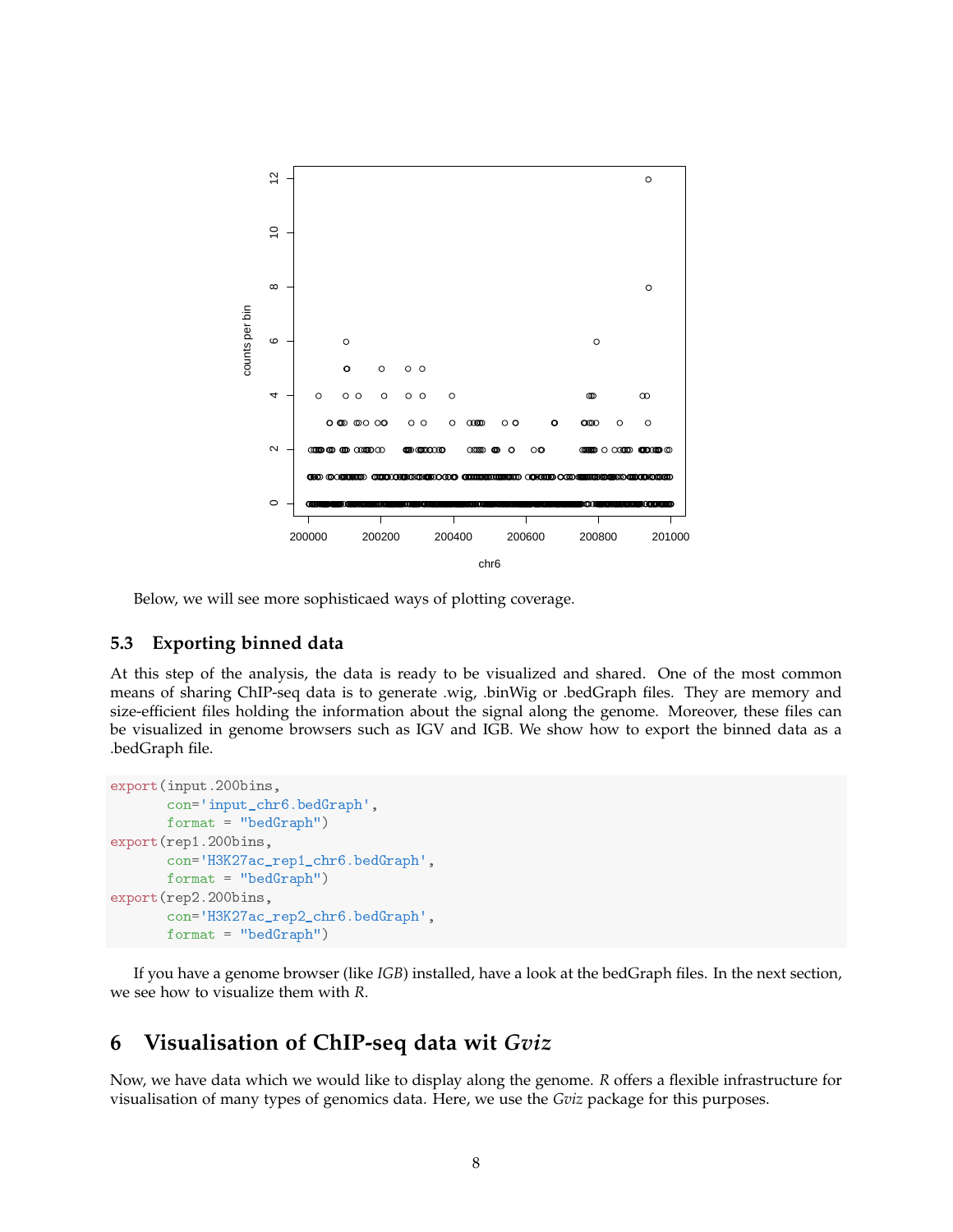library(Gviz)

The principle of working with *Gviz* relies on the generation of tracks which can be, for example ChIPseq signal along the genome, ChIP-seq peaks, gene models or any kind of other data such as annotation of CpG islands in the genome. We start with loading the gene models for chromosome 6 starting at position 122,530,000 and ending at position 122,900,000. We focus on this region as it harbors the *Nanog* gene, which is stongly expressed in ES cells.

We obtain the annotation using *biomaRt* package. Work with *biomaRt* package relies on querying the *biomart* database. In the *Appendix*, we show how to obtain gene models for protein coding genes for the archive mouse genome assembly (mm9) and how to generate the *bm* object holding the annotation of all the RefSeq genes.

```
data(bm)
bm
## GeneRegionTrack 'RefSeq'
## | genome: mm9
## | active chromosome: chr6
## | annotation features: 102
```
We include the *GenomeAxisTrack* object which is a coordinate axis showing the genomic span of the analyzed region.

```
AT = GenomeAxisTrack( )
```
We plot the result using the *plotTracks* function. We choose the region to zoom into with the *from* and *to* arguments. The *transcriptAnnotation* argument allows to put the gene symbols in the plot.

```
plotTracks(c( bm, AT),
```

```
from=122530000, to=122900000,
transcriptAnnotation="symbol", window="auto",
cex.title=1, fontsize=10 )
```


122.7 mb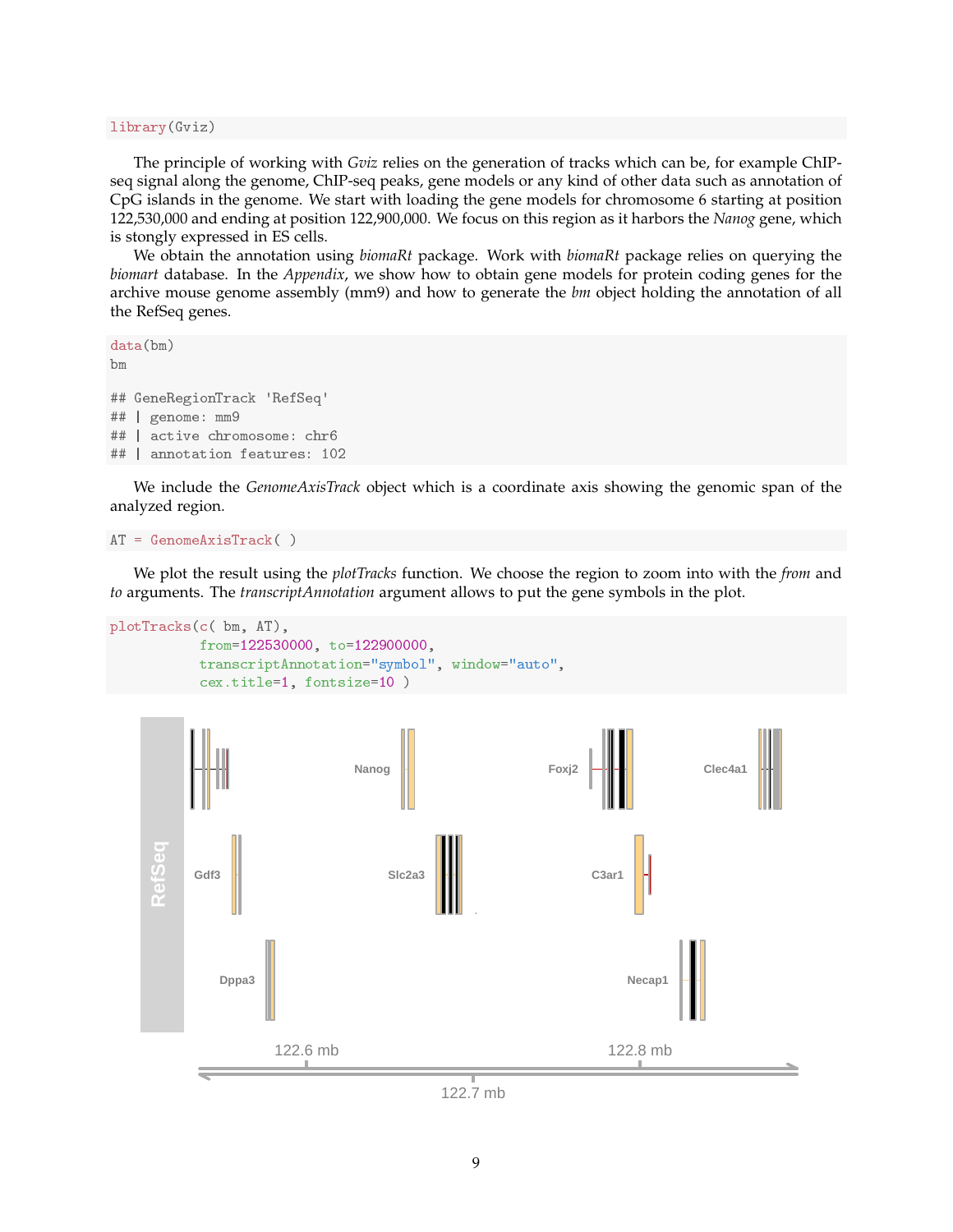We next add our two data tracks to the plot. We first generate *DataTrack* objects with *DataTrack* function. We include the information about how the track is be labaled anc colored. We obtain *input.track*, *rep1.track* and *rep2.track* objects.

```
input.track = DataFrame(k(input.200bins,strand="*", genome="mm9", col.histogram='gray',
                        fill.histogram='black', name="Input", col.axis="black",
                        cex. axis = 0.4, ylim = c(0, 150)rep1.track = DataFramek(rep1.200bins,strand="*", genome="mm9", col.histogram='steelblue',
                        fill.histogram='black', name="Rep. 1", col.axis='steelblue',
                        cex.axis=0.4, ylim=c(0,150))
rep2.track = DataFrame(k (rep2.200bins,strand="*", genome="mm9", col.histogram='steelblue',
                        fill.histogram='black', name="Rep. 2", col.axis='steelblue',
                        cex.axis=0.4, ylim=c(0,150))
```
Finally, we plot these tracks along with the genomic features. We observe a uniform coverage in the case of the input track and pronounced peaks of enrichment H3K27ac in promoter and intergenic regions. Importantly, H3K27ac enriched regions are easily identified.

```
plotTracks(c(input.track, rep1.track, rep2.track, bm, AT),
           from=122530000, to=122900000,
           transcriptAnnotation="symbol", window="auto",
           type="histogram", cex.title=0.7, fontsize=10 )
```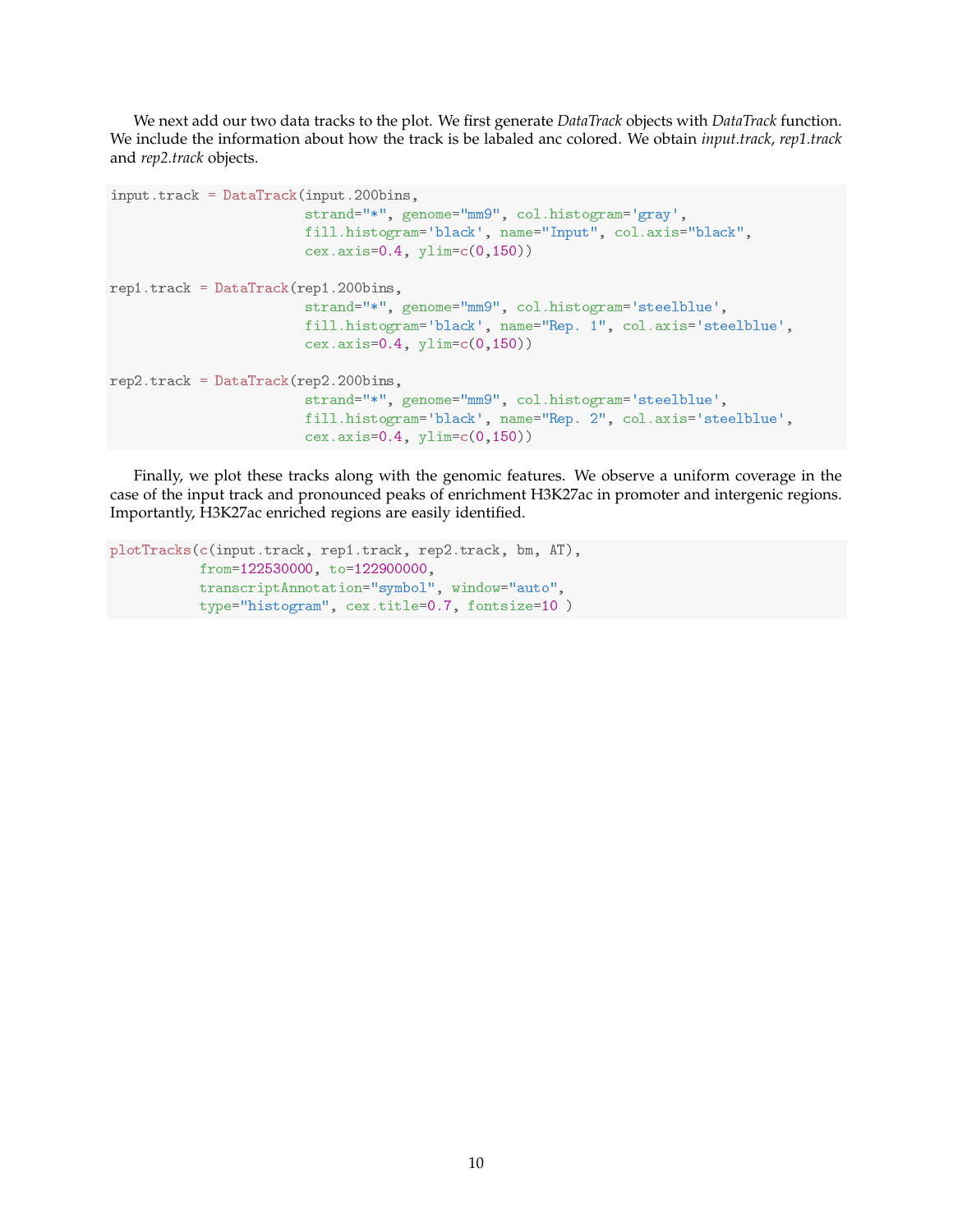

## **7 ChIP-seq peaks**

ChIP-seq experiments are designed to isolate regions enriched in a factor of interest. The identification of enriched regions, often refered to as peak finding, is an area of research by itself. There are many algorithms and tools used for peak finding. The choice of a method is strongly motivated by the kind of factor analyzed. For instance, transcription factor ChIP-seq yield well defined narrow peaks whereas histone modifications ChIP-seq experiments such as H3K36me3 yield extended regions of high coverage. Finally, ChIP-seq with antobodies recognizing polymerase II result in narrow peaks combined with extended regions of enrichment.

## **7.1 Identification of peaks**

As we saw in the previous section of the tutorial, H3K27ac mark shows well defined peaks. In such a case, *MACS* is one of the most commonly used software for peak finding. ChIP-seq peak calling can also be done in *R* with the *BayesPeak* package. However, we stick here to the most common approach and use *MACS*. We ran *MACS* for you and provide the result in the data package. You can find the code necessary to obtain the peaks in the *Appendix* of the vignette.

## **7.2 Peaks – basic analysis in** *R*

We next import the .bed files of the isolated peaks from the data package.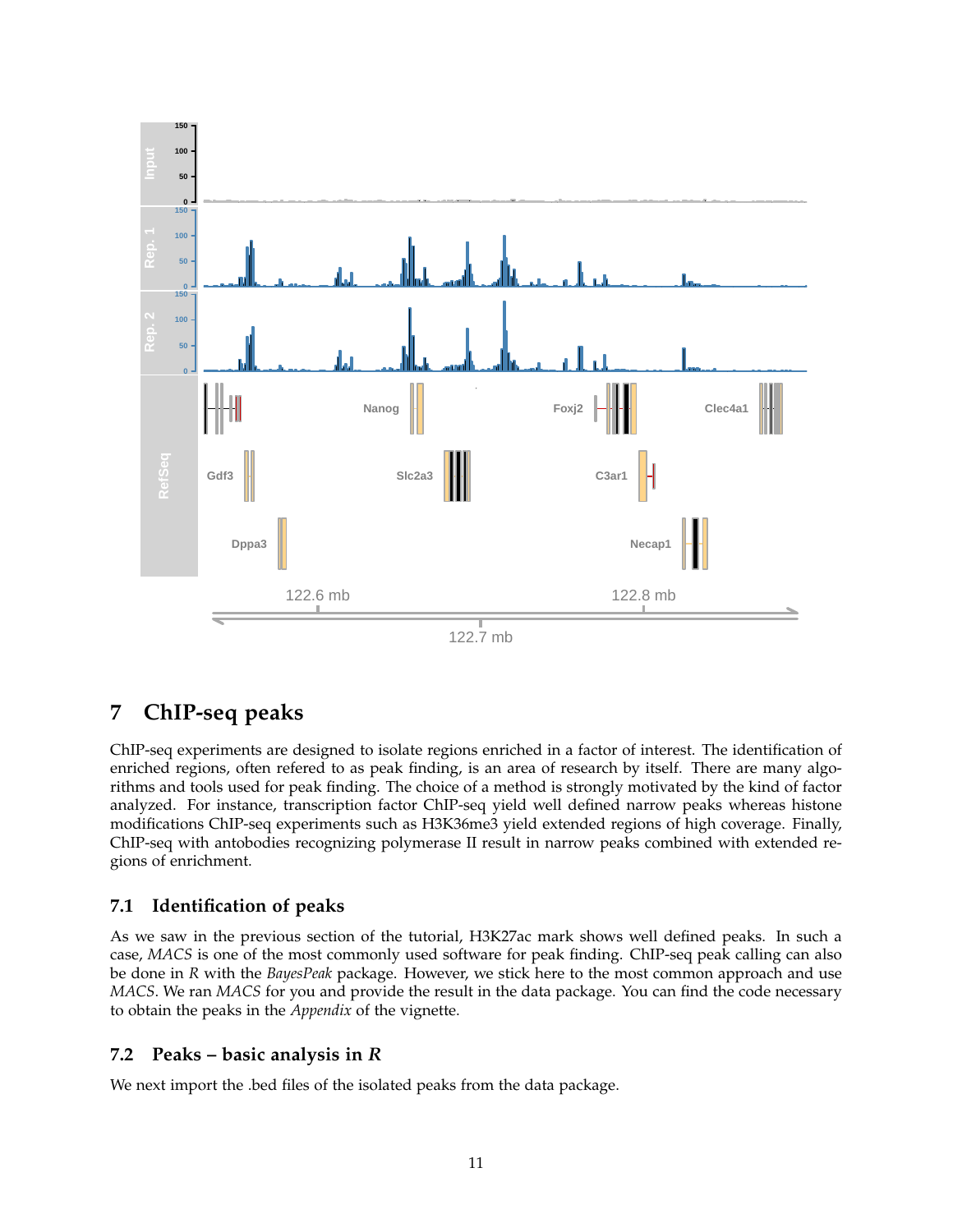```
peaks.rep1 = import.bed(file.path(dataDirectory,'Rep1_peaks_ucsc_chr6.bed'),
                        asRangedData=FALSE)
peaks.rep2 = import.bed(file.path(dataDirectory,'Rep2_peaks_ucsc_chr6.bed'),
                        asRangedData=FALSE)
```
First step in the analysis of the identified peaks is to simply display them in the browser, along with the ChIP-seq and input tracks. To this end, we use *AnnotationTrack* function. We display peaks as boxes colored in blue.

```
peaks1.track = AnnotationTrack(peaks.rep1,
                               genome="mm9", name='Peaks Rep. 1',
                               chromosome='chr6',
                               shape='box',fill='blue3',size=2)
peaks2.track = AnnotationTrack(peaks.rep2,
                               genome="mm9", name='Peaks Rep. 2',
                               chromosome='chr6',
                               shape='box',fill='blue3',size=2)
```
We visualise the *Nanog* locus.

```
plotTracks(c(input.track, rep1.track, peaks1.track,
             rep2.track, peaks2.track, bm, AT),
           from=122630000, to=122700000,
           transcriptAnnotation="symbol", window="auto",
           type="histogram", cex.title=0.7, fontsize=10 )
```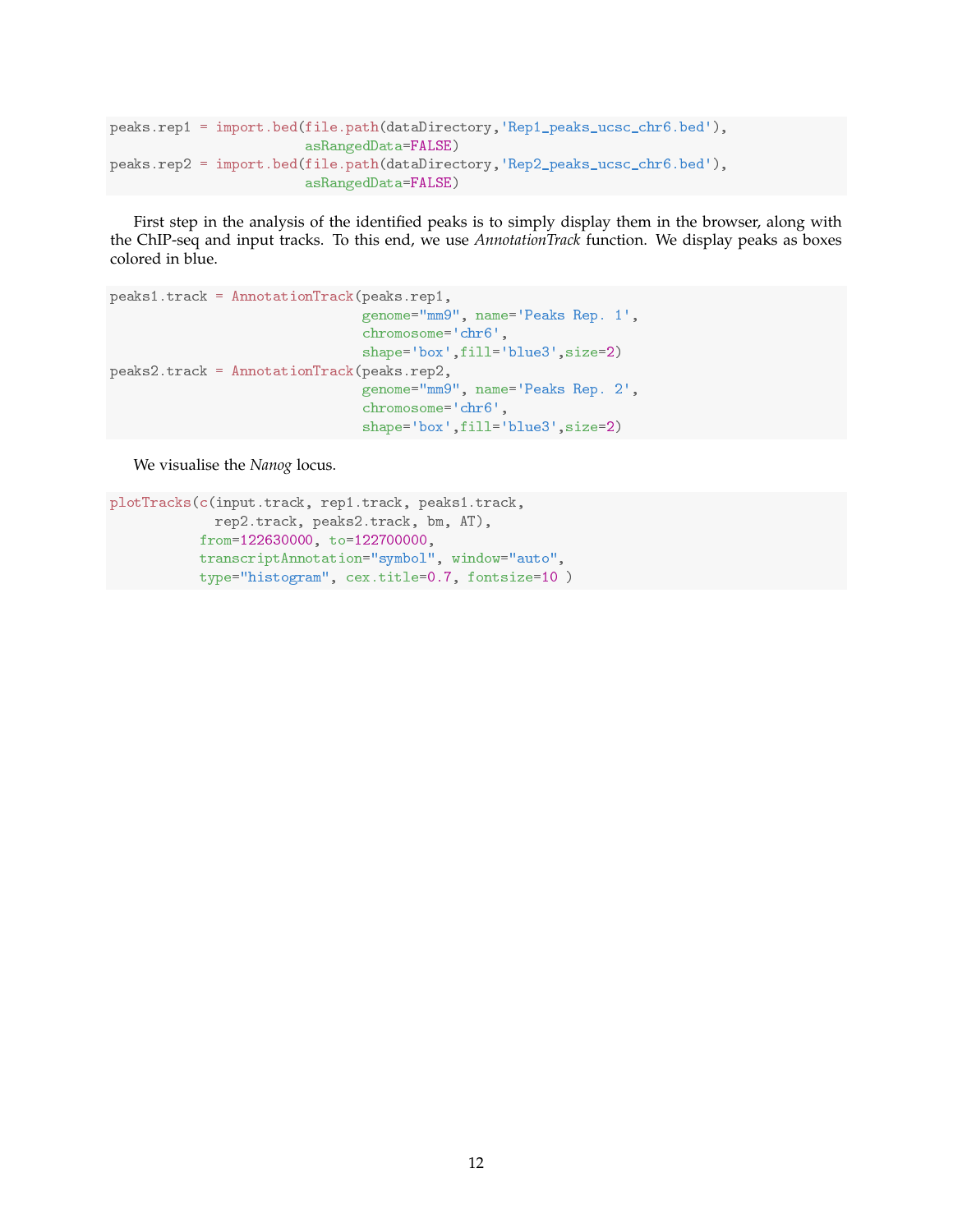

We can see thath *MACS* has succesfully identified regions showing high H3K27ac signal. We see that both biological replicates agree well, however, in some cases peaks are called only in one sample. In the next section, we will analyse how often do we see the overlap between peaks and isolate reproducible peaks.

### **7.3 Venn diagrams**

We first find the overlap between the peak sets of the two replicates.

```
ovlp = findOverlaps( peaks.rep1, peaks.rep2 )
ovlp
## Hits object with 2528 hits and 0 metadata columns:
## queryHits subjectHits
## <integer> <integer>
## [1] 1 1
## [2] 2 2
## [3] 3 3
## [4] 4 4
## [5] 5 5
## ... ... ...
## [2524] 3025 3025
## [2525] 3026 3026
## [2526] 3029 3027
```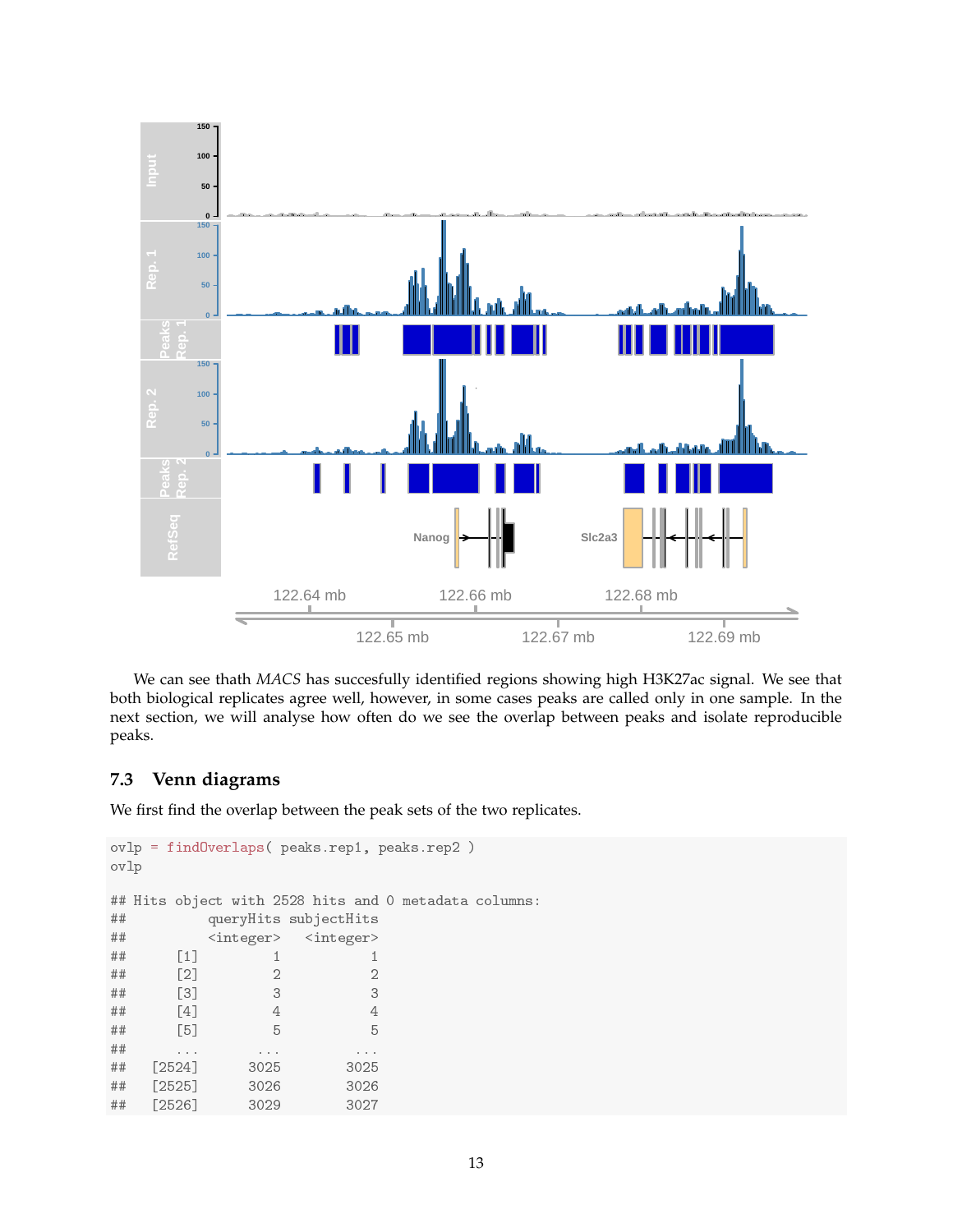## [2527] 3030 3028 ## [2528] 3031 3030 ## ------- ## queryLength: 3032 ## subjectLength: 3032

If a peak in one replicate overlps with mutiple peaks in the other replicate, it will appear multiple times in *ovlp*. To see, how many peaks overlap with something in the other replicate, we count the number of unique peaks in each of the two columns of *ovlp* and take the smaller of these two counts to as the number of common peaks.

ov = min( length(unique(ovlp@queryHits)), length(unique(ovlp@subjectHits)) )

We draw this as a Venn diagram, using the *draw.pairwise.venn* function from the *VennDiagram* package.

```
library(VennDiagram)
```

```
draw.pairwise.venn(
   area1=length(peaks.rep1),
   area2=length(peaks.rep2),
   cross.area=ov,
   category=c("rep1", "rep2"),
   fill=c("steelblue", "blue3"),
   cat.cex=0.7)
```
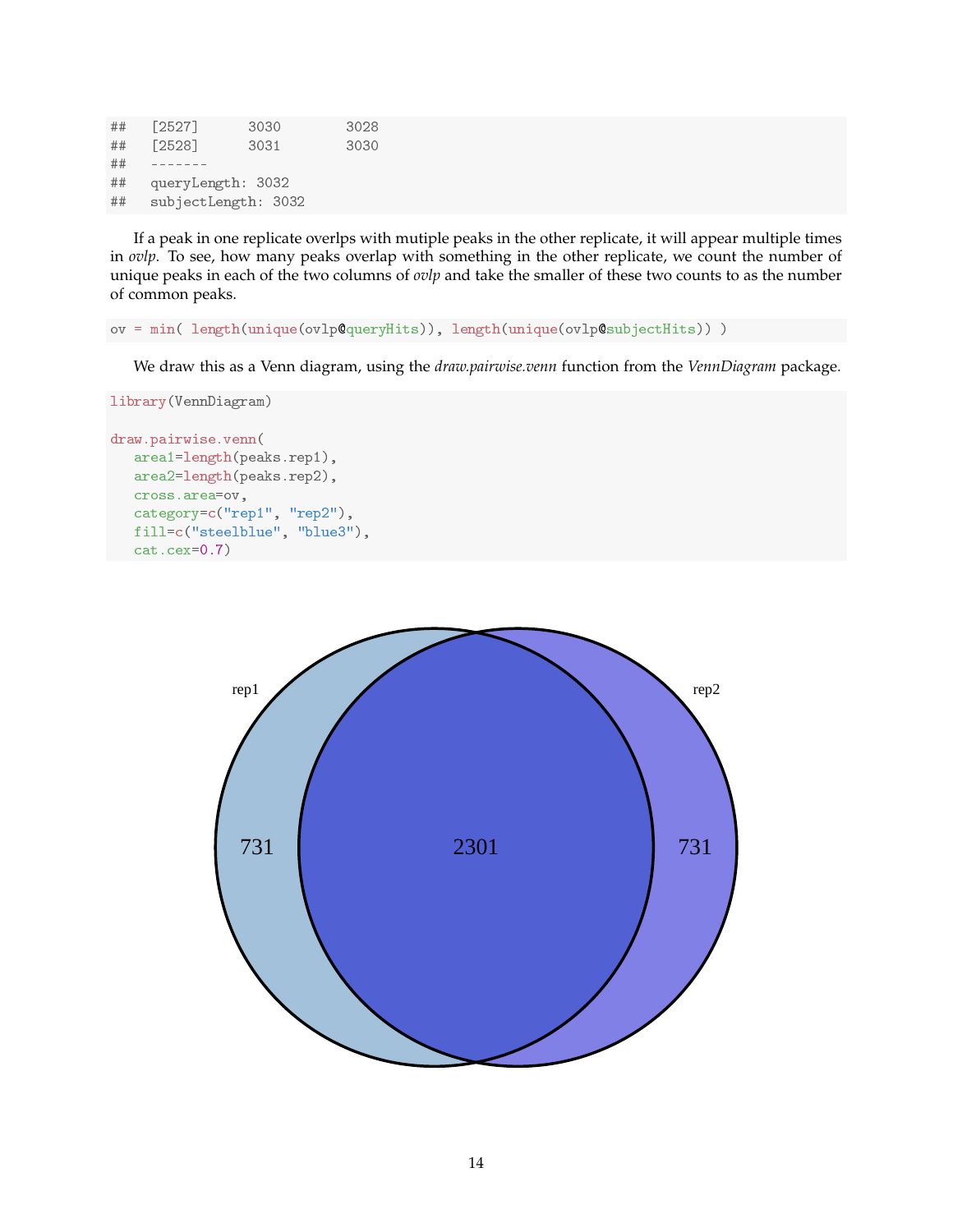## (polygon[GRID.polygon.549], polygon[GRID.polygon.550], polygon[GRID.polygon.551], polygon[GRID.polygo

We will focus only on peaks identified in both replicates (hereafter refered to as enriched areas). The enriched areas are colored in green.

```
enriched.regions = Reduce(subsetByOverlaps, list(peaks.rep1, peaks.rep2))
enr.reg.track = AnnotationTrack(enriched.regions,
                                genome="mm9", name='Enriched regions',
                                chromosome='chr6',
                                shape='box',fill='green3',size=2)
plotTracks(c(input.track, rep1.track, peaks1.track,
             rep2.track, peaks2.track, enr.reg.track,
             bm, AT),
           from=122630000, to=122700000,
           transcriptAnnotation="symbol", window="auto",
           type="histogram", cex.title=0.5, fontsize=10 )
```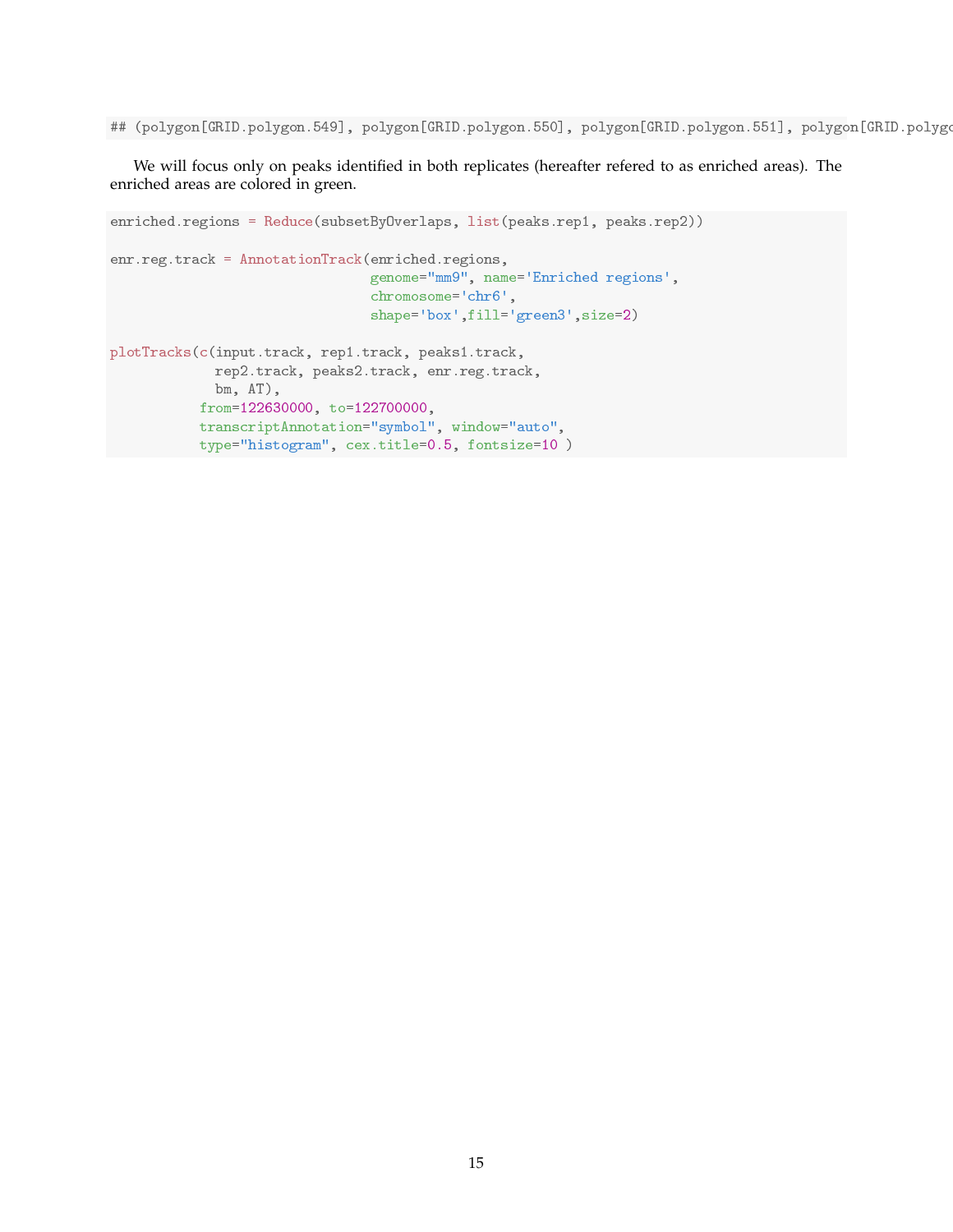

### **7.4 Isolation of promoters overlapping H3K27ac peaks**

One of the questions of a ChIP seq analyses is to which extend ChIP-enriched regions overlap a chosen type of features, such as promoters or regions enriched with other modifications. To this end, the overlap between peaks of ChIP-seq signal and the features of interest is analysed.

We exemplify such an analysis by testing how many of the H3K27ac enriched regions overlap promoter regions.

#### **Identification of promoters**

As shown in the Appendix, we have used *biomaRt* to get coordinates for start and end of all mouse genes. (These are the coordinates of the outermost UTR boundaries.) We load the results of the *biomaRt* query from the data package. It is given in the object *egs*, a *data.frame* containing *ensembl* ID along with gene symbols, genomic coordiantes and orientation of of mouse genes.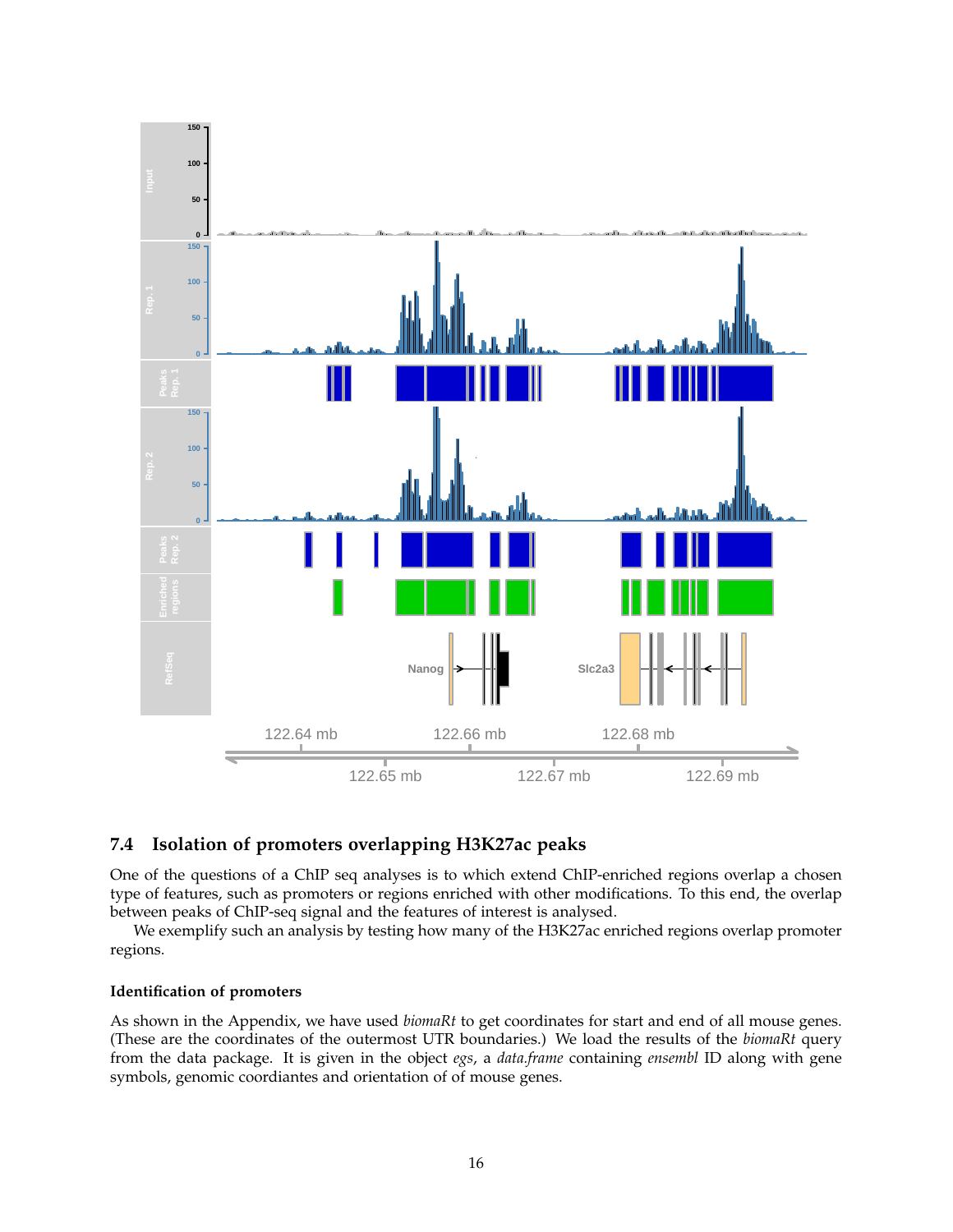```
data(egs)
head(egs)
## ensembl_gene_id external_gene_id chromosome_name start_position
## 1 ENSMUSG00000030270 Cpne9 6 113232301
## 2 ENSMUSG00000001632 Brpf1 6 113257175
## 3 ENSMUSG00000030271 Ogg1 6 113276966
## 4 ENSMUSG00000030272 Camk1 6 113284118
## 5 ENSMUSG00000048930 Tada3 6 113316019
## 6 ENSMUSG00000079426 Arpc4 6 113328107
## end_position strand
## 1 113255621 1
## 2 113274851 1
## 3 113285062 1
## 4 113293978 -1
## 5 113327877 -1
## 6 113340442 1
```
We next identify the transcription start site (TSS), taking into account gene orientation.

```
egs$TSS = ifelse( egs$strand == "1", egs$start_position, egs$end_position )
head(egs)
## ensembl_gene_id external_gene_id chromosome_name start_position
```

|      | ## 1 ENSMUSG00000030270 |  |                | Cpne9 | 6         | 113232301 |
|------|-------------------------|--|----------------|-------|-----------|-----------|
|      | ## 2 ENSMUSG00000001632 |  | Brpf1          | 6     | 113257175 |           |
|      | ## 3 ENSMUSG00000030271 |  | 0gg1           | 6     | 113276966 |           |
|      | ## 4 ENSMUSG00000030272 |  |                | Camk1 | 6         | 113284118 |
|      | ## 5 ENSMUSG00000048930 |  |                | Tada3 | 6         | 113316019 |
|      | ## 6 ENSMUSG00000079426 |  |                | Arpc4 | 6         | 113328107 |
| ##   | end_position strand     |  | TSS            |       |           |           |
| ## 1 | 113255621               |  | 1 113232301    |       |           |           |
| ##2  | 113274851               |  | 1 113257175    |       |           |           |
| ##3  | 113285062               |  | 1 113276966    |       |           |           |
| ## 4 | 113293978               |  | $-1$ 113293978 |       |           |           |
| ## 5 | 113327877               |  | $-1$ 113327877 |       |           |           |
| ## 6 | 113340442               |  | 1 113328107    |       |           |           |

We consider regions of  $\pm 200$  bp around the TSS as promoters.

```
promoter_regions =
 GRanges(seqnames = Rle( paste0('chr', egs$chromosome_name) ),
       ranges = IRanges( start = egs$TSS - 200,
                     end = egs$TSS + 200),
        strand = Rle(rep("**", nrow(egs))),
       gene = egs$external_gene_id)
promoter_regions
## GRanges object with 1973 ranges and 1 metadata column:
## seqnames ranges strand | gene
## <Rle> <IRanges> <Rle> | <character>
## [1] chr6 [113232101, 113232501] * | Cpne9
## [2] chr6 [113256975, 113257375] * | Brpf1
## [3] chr6 [113276766, 113277166] * | Ogg1
## [4] chr6 [113293778, 113294178] * | Camk1
```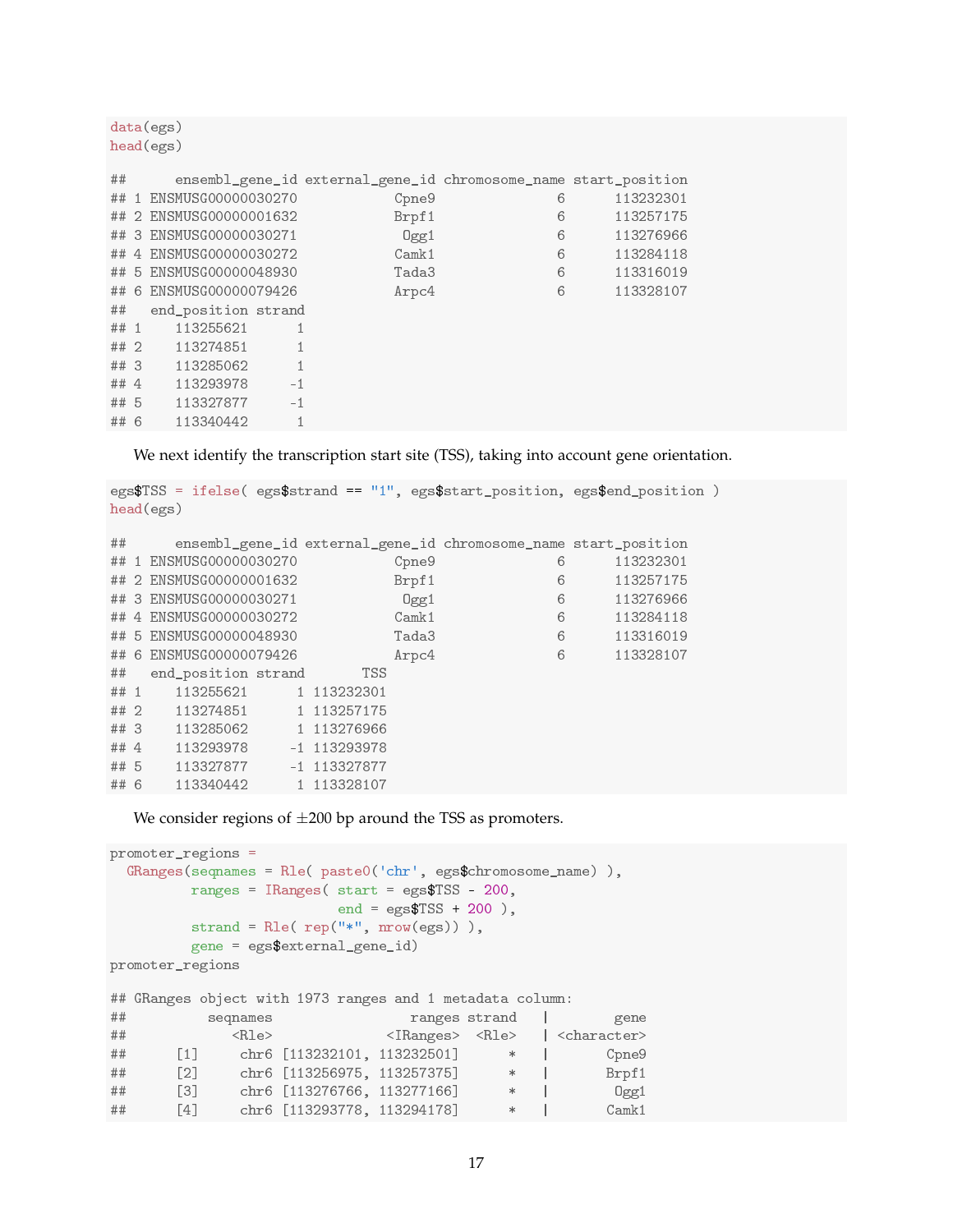| ## | $\lceil 5 \rceil$ |          |  | chr6 [113327677, 113328077]                                                                      | $*$                                                                                                                                    | Tada3                               |  |
|----|-------------------|----------|--|--------------------------------------------------------------------------------------------------|----------------------------------------------------------------------------------------------------------------------------------------|-------------------------------------|--|
| ## | $\cdots$          | $\cdots$ |  | $\begin{array}{ccccccccccccccccc} \bullet & \bullet & \bullet & \bullet & \bullet & \end{array}$ | $\begin{array}{ccccccccccccccccc} \bullet & \bullet & \bullet & \bullet & \bullet & \bullet & \bullet & \bullet & \bullet \end{array}$ | $\bullet\quad \bullet\quad \bullet$ |  |
| ## | [1969]            |          |  | chr6 [ 30119537, 30119937]                                                                       | $\ast$                                                                                                                                 | Mir183                              |  |
| ## | [1970]            |          |  | chr6 [ 93743566, 93743966]                                                                       | $\ast$                                                                                                                                 | U6                                  |  |
| ## | $[1971]$          |          |  | chr6 [116321886, 116322286]                                                                      | $\ast$                                                                                                                                 | SNORA17                             |  |
| ## | $[1972]$          |          |  | chr6 [ 76150072, 76150472]                                                                       | $\ast$                                                                                                                                 | U <sub>1</sub>                      |  |
| ## | $[1973]$          |          |  | chr6 [106951246, 106951646]                                                                      | $\ast$                                                                                                                                 | U6                                  |  |
| ## |                   |          |  |                                                                                                  |                                                                                                                                        |                                     |  |
| ## |                   |          |  | seqinfo: 1 sequence from an unspecified genome; no seqlengths                                    |                                                                                                                                        |                                     |  |

#### **Overlapping promoters with H3K27ac enriched regions**

Now we would like to know how many of out the promoters overlap with a H3K27ac enriched regions.

```
ovlp2 = findOverlaps( enriched.regions, promoter_regions )
cat(sprintf( "%d of %d promoters are overlapped by an enriched region.",
   length( unique(ovlp2@subjectHits) ), length( promoter_regions ) ) )
## 634 of 1973 promoters are overlapped by an enriched region.
```
We can also turn the question around:

```
ovlp2b = findOverlaps( promoter_regions, enriched.regions )
cat(sprintf( "%d of %d enriched regions overlap a promoter.",
   length( unique(ovlp2b@subjectHits) ), length( enriched.regions ) ) )
```
## 546 of 2301 enriched regions overlap a promoter.

Is this a significant enrichment? To see, we first calculate how much chromosome 6 is part of a promotor region. The following command reduces the promotor list to non-overlapping intervals and sums up their widths

```
promotor_total_length = sum(width(reduce(promoter_regions)))
promotor_total_length
```
## [1] 766386

Which fraction of the chromsome is this?

promotor\_fraction\_of\_chromosome\_6 = promotor\_total\_length / seqlengths(si)["chr6"]

Nearly a quarter of promoters are overlapped by H3K27ac-enriched regions even though they make up only half a percent of the chromosome. Clearly, this is a strong enrichment. A binomial test confirms this:

```
binom.test( length( unique(ovlp2b@subjectHits) ), length( enriched.regions ), promotor_fraction_of_chromosome
##
## Exact binomial test
##
## data: length(unique(ovlp2b@subjectHits)) and length(enriched.regions)
## number of successes = 546, number of trials = 2301, p-value <
```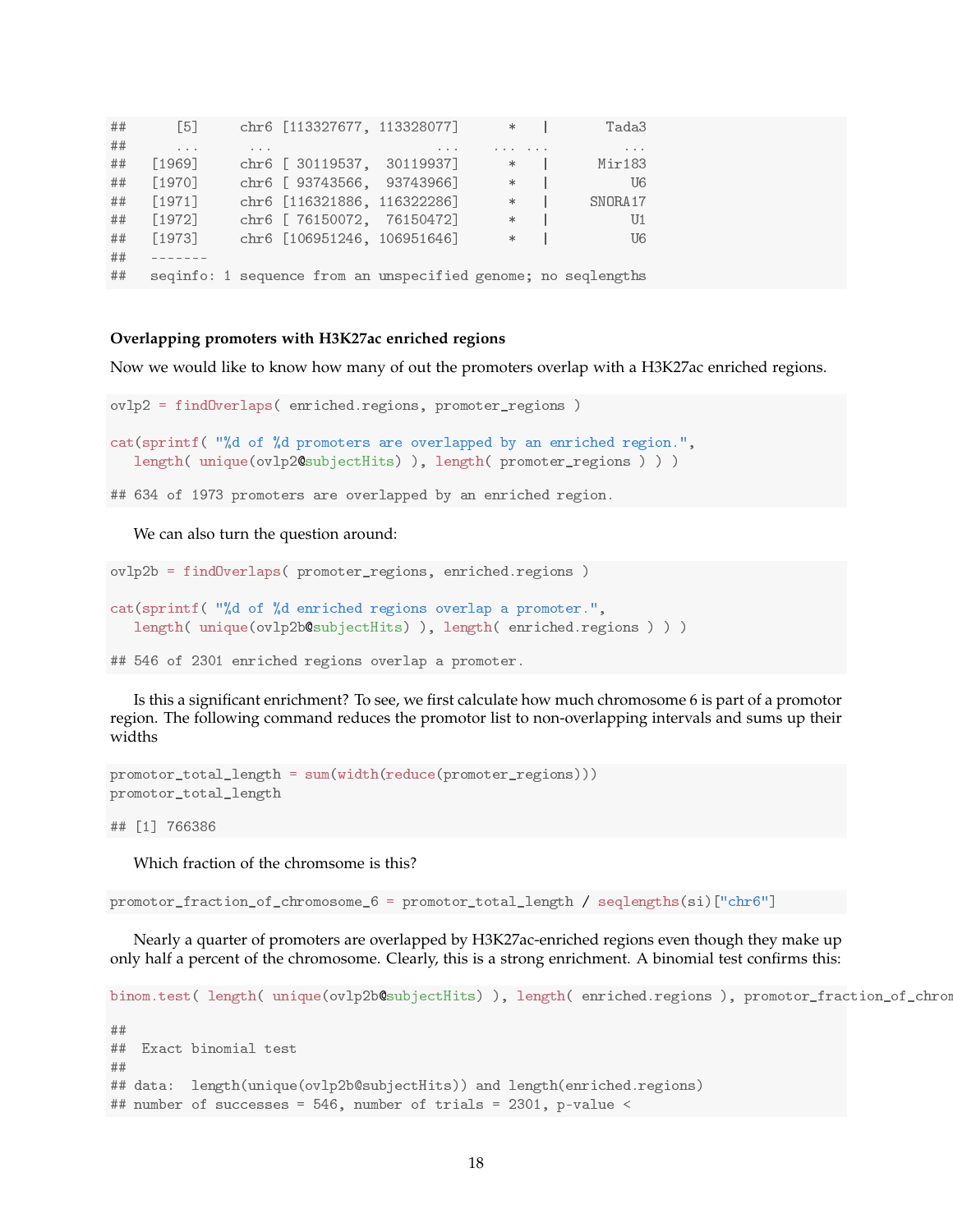```
## 0.00000000000000022
## alternative hypothesis: true probability of success is not equal to 0.005125744
## 95 percent confidence interval:
## 0.2200317 0.2552159
## sample estimates:
## probability of success
## 0.2372881
```
Which promotors are overlapped with an H3K27ac peak? Let's see some examples:

```
pos.TSS = egs[ unique(findOverlaps( promoter_regions, enriched.regions )@queryHits),]
pos.TSS[1:3,]
## ensembl_gene_id external_gene_id chromosome_name start_position
## 2 ENSMUSG00000001632 Brpf1 6 113257175
## 3 ENSMUSG00000030271 Ogg1 6 113276966
## 4 ENSMUSG00000030272 Camk1 6 113284118
## end_position strand TSS
## 2 113274851 1 113257175
## 3 113285062 1 113276966
## 4 113293978 -1 113293978
```
The first three promoters identified as overlapping a H3K27ac peak include: *Brpf1*, *Ogg1* and *Camk1 loci*.

#### **7.5 Analysis of the distribution of H3K27ac around a subset of gene promoters**

In this part of the analysis, we show how to generate plots displaying the distribution of ChIP-seq signal around certain genomic positions, here a set of promoter regions. These include a heatmap representation and an average profile for H3K27ac signal at promoters overlapping a peak of H3K27ac identified by *MACS*. These are one of the most frequently performed analysis steps in ChIP-seq experiments.

In the previous section, we have identified promoters overlaping a H3K27ac peak (the *pos.TSS* object). In order to get a comprehensive view of the distribution of H3K27ac around the corresponding TSS, we extend the analysed region to  $\pm 1000$  bp around the TSS. We divide each of these 2000 bp regions into 20 bins of 100 bp length each and order the bins with increasing position for genes on the '+' strand and decreasing for genes on the '-' strand.

Next, we tile the promoter regions with consecutive 100bp tiles. For each region, we order the tiles according to the gene orientation. We create 20 tiles per promoter region.

```
tiles = \text{supply}(1:\text{nrow}(pos.TSS), function(i)if( pos.TSS$strand[i] == "1" )pos.TSS$TSS[i] + seq( -1000, 900, length.out=20 )
   else
      pos.TSS$TSS[i] + seq( 900, -1000, length.out=20 ) )
tiles = GRanges(tilename = paste( rep( pos.TSS$ensembl_gene_id, each=20), 1:20, sep="_"),
                seqnames = Rle( rep(paste0('chr', pos.TSS$chromosome_name), each=20) ),
                ranges = IRanges(start = as.vector(tiles),
                                  width = 100,
                strand = Rle(rep("*", length(as.vector(tiles)))),
                seqinfo=si)
```
tiles

## GRanges object with 12680 ranges and 1 metadata column: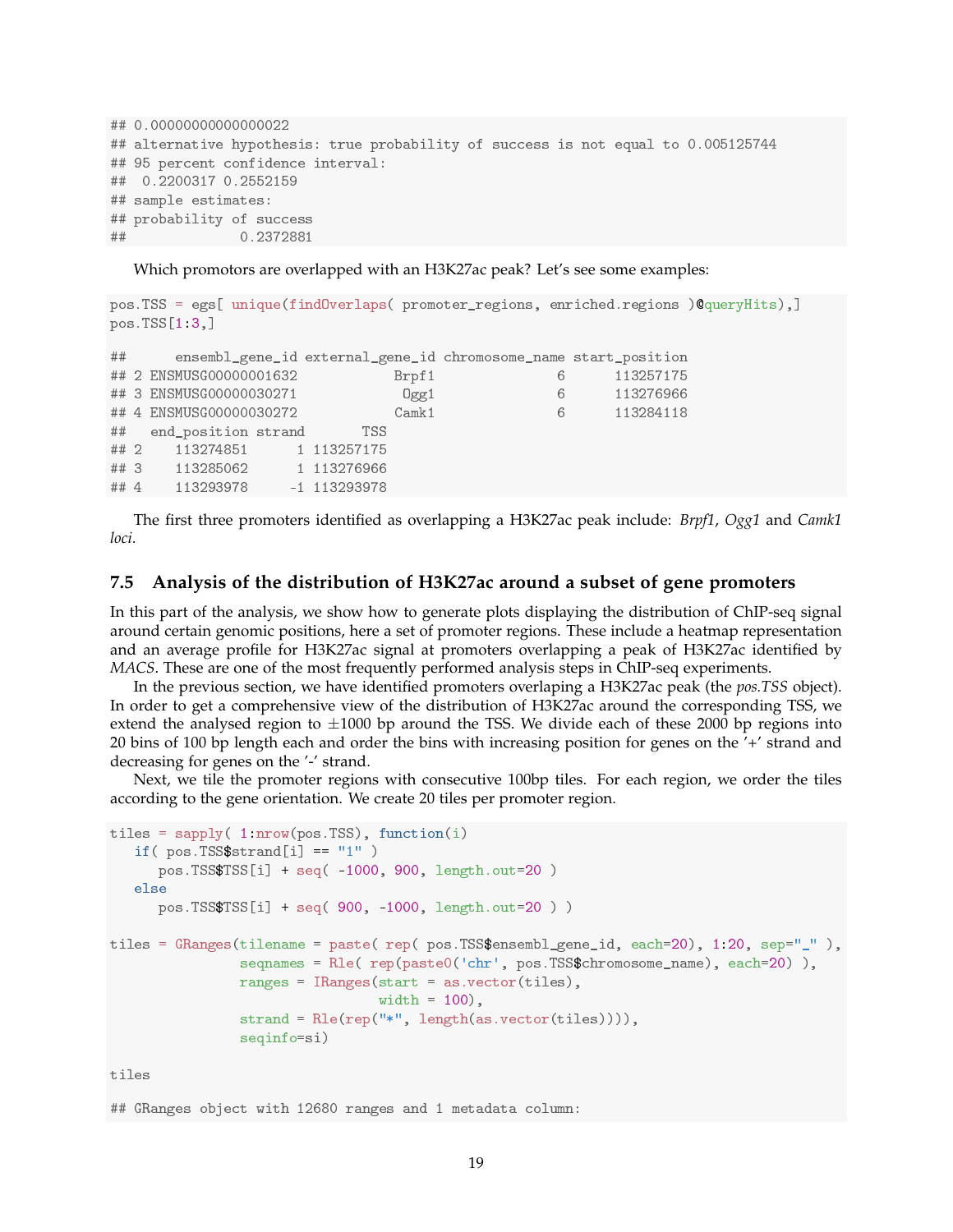| ## |                   | seqnames    |                                       | ranges strand                                                                                  |             |                                                                                                  | tilename                                                                                         |
|----|-------------------|-------------|---------------------------------------|------------------------------------------------------------------------------------------------|-------------|--------------------------------------------------------------------------------------------------|--------------------------------------------------------------------------------------------------|
| ## |                   | $<$ Rle $>$ |                                       | $\langle$ IRanges>                                                                             | $<$ Rle $>$ |                                                                                                  | <character></character>                                                                          |
| ## | $[1]$             |             | chr6 [113256175, 113256274]           |                                                                                                | $\ast$      |                                                                                                  | ENSMUSG00000001632 1                                                                             |
| ## | [2]               |             | chr6 [113256275, 113256374]           |                                                                                                | $\ast$      |                                                                                                  | ENSMUSG00000001632 2                                                                             |
| ## | $\lceil 3 \rceil$ |             | chr6 [113256375, 113256474]           |                                                                                                | $\ast$      |                                                                                                  | ENSMUSG00000001632 3                                                                             |
| ## | [4]               |             | chr6 [113256475, 113256574]           |                                                                                                | $\ast$      |                                                                                                  | ENSMUSG00000001632 4                                                                             |
| ## | $\lceil 5 \rceil$ |             | chr6 [113256575, 113256674]           |                                                                                                | $\ast$      |                                                                                                  | ENSMUSG00000001632 5                                                                             |
| ## | $\cdots$          | $\cdots$    |                                       | $\begin{array}{ccccccccccccccccc} \bullet & \bullet & \bullet & \bullet & \bullet \end{array}$ |             | $\begin{array}{ccccccccccccccccc} \bullet & \bullet & \bullet & \bullet & \bullet & \end{array}$ | $\begin{array}{ccccccccccccccccc} \bullet & \bullet & \bullet & \bullet & \bullet & \end{array}$ |
| ## | $[12676]$         | chr6        |                                       | [30119137, 30119236]                                                                           | $\ast$      |                                                                                                  | ENSMUSG00000065619 16                                                                            |
| ## | [12677]           | chr6        |                                       | [30119037, 30119136]                                                                           | $\ast$      |                                                                                                  | ENSMUSG00000065619 17                                                                            |
| ## | $[12678]$         | chr6        |                                       | [30118937, 30119036]                                                                           | $*$         |                                                                                                  | ENSMUSG00000065619 18                                                                            |
| ## | $[12679]$         | chr6        |                                       | [30118837, 30118936]                                                                           | $\ast$      |                                                                                                  | ENSMUSG00000065619 19                                                                            |
| ## | $[12680]$         | chr6        |                                       | [30118737, 30118836]                                                                           | $\ast$      |                                                                                                  | ENSMUSG00000065619 20                                                                            |
| ## |                   |             |                                       |                                                                                                |             |                                                                                                  |                                                                                                  |
| ## |                   |             | seqinfo: 21 sequences from mm9 genome |                                                                                                |             |                                                                                                  |                                                                                                  |
|    |                   |             |                                       |                                                                                                |             |                                                                                                  |                                                                                                  |

Next, we count how many reads are mapping to each tile. The resulting vector *H3K27ac.p* is next used to create a matrix (*H3K27ac.p.matrix*), where each row is a H3K27ac-enriched promoter. Each column coresponds to a consecutive 100bp tile of 2000 bp region around the TSS overlapping a H3K27ac peak. Since we have divided each promoter region in 21 tiles, we obtain a matrix with 21 columns and 634 rows (the number of promoters overlapping H3K27ac peak).

```
H3K27ac.p = countOverlaps( tiles, rep1) +
  countOverlaps( tiles, rep2 )
H3K27ac.p.matrix = matrix( H3K27ac.p, nrow=nrow(pos.TSS),
                           ncol=20, byrow=TRUE )
```
Finally, we plot the result as a heatmap and as a plot of average values per each tile for all the included promoters.

```
colors = colorRampPalette(c('white','red','gray','black'))(100)
layout(mat=matrix(c(1,2,0,3), 2, 2),
       widths=c(2,2,2),
       heights=c(0.5,5,0.5,5), TRUE)
par(mar=c(4,4,1.5,1))
image(seq(0, max(H3K27ac.p.matrix), length.out=100), 1,
      matrix(seq(0, max(H3K27ac.p.matrix), length.out=100),100,1),
      col = colors,
      xlab='Distance from TSS', ylab='',
     main='Number of reads', yaxt='n',
     lwd=3, axes=TRUE)
box(col='black', lwd=2)
image(x=seq(-1000, 1000, length.out=20),
     y=1:nrow(H3K27ac.p.matrix),
     z=t(H3K27ac.p.matrix[order(rowSums(H3K27ac.p.matrix)),]),
      col=colors,
     xlab='Distance from TSS (bp)',
     ylab='Promoters', lwd=2)
box(col='black', lwd=2)
abline(v=0, lwd=1, col='gray')
```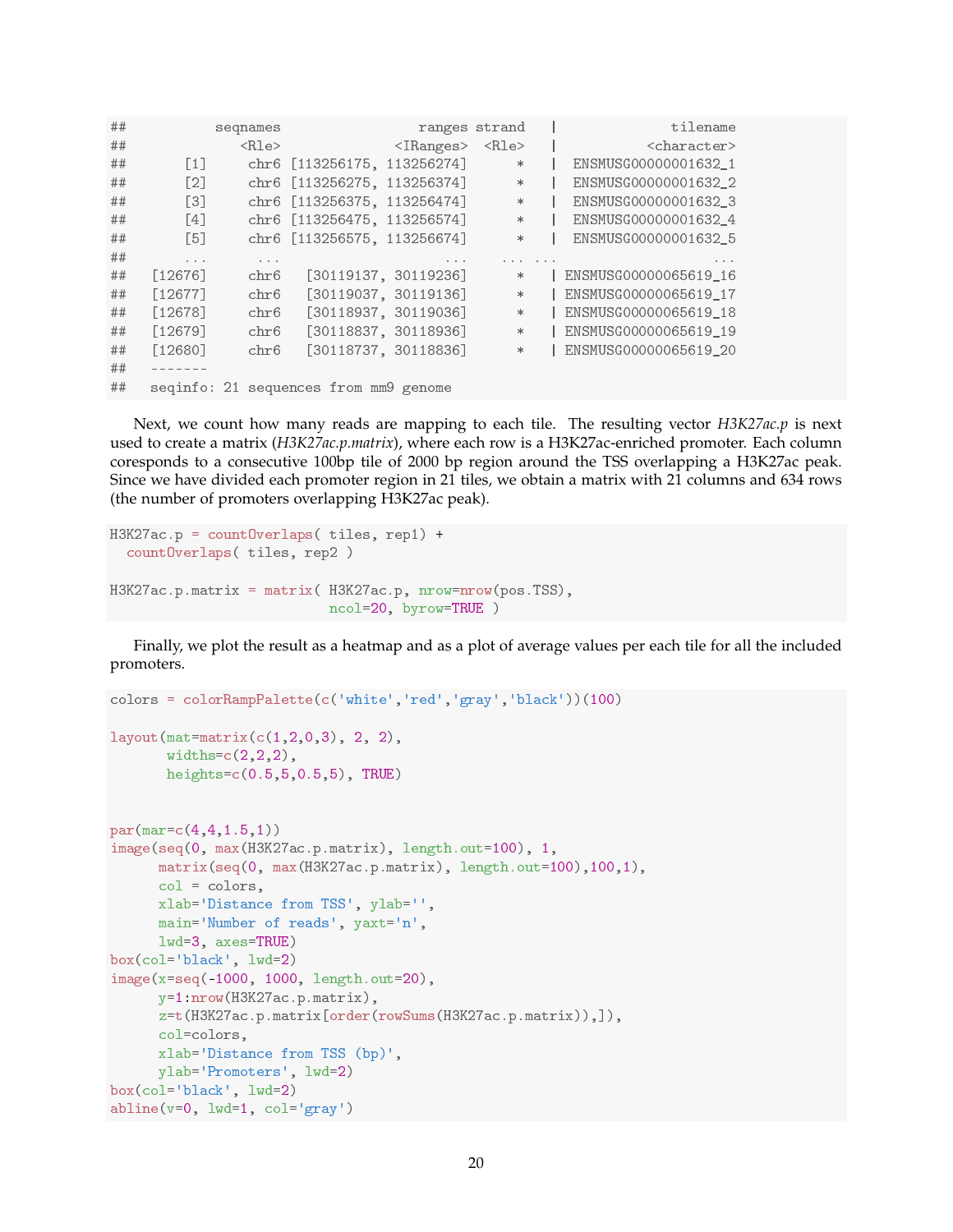```
plot(x=seq(-1000, 1000, length.out=20),
     y=colMeans(H3K27ac.p.matrix),
     ty='b', pch=19,
     col='red4',lwd=2,
     ylab='Mean tag count',
     xlab='Distance from TSS (bp)')
abline(h=seq(1,100,by=5),
       v=seq(-1000, 1000, length.out=20),
       lwd=0.25, col='gray')
box(col='black', lwd=2)
```


We observe a strong enrichment of H3K27ac modification right after the TSS and a weaker peak of H3K27ac at the region immediately upstream of the TSS.

## **8 Session info**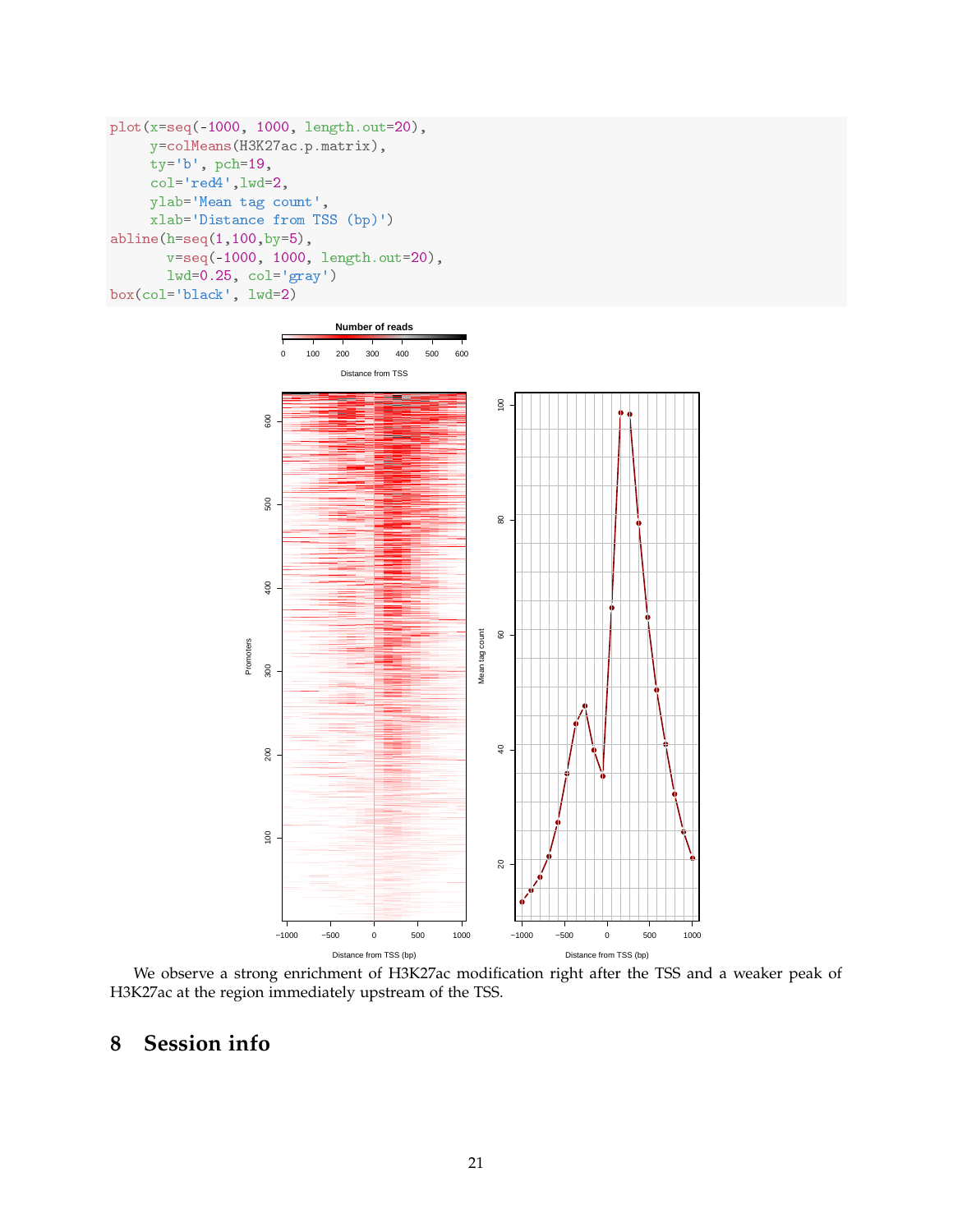```
sessionInfo()
```

```
## R version 3.2.0 (2015-04-16)
## Platform: x86_64-pc-linux-gnu (64-bit)
## Running under: Ubuntu 14.04.2 LTS
##
## locale:
## [1] LC_CTYPE=en_US.UTF-8 LC_NUMERIC=C
## [3] LC TIME=en GB.UTF-8 LC COLLATE=en US.UTF-8
## [5] LC_MONETARY=en_GB.UTF-8 LC_MESSAGES=en_US.UTF-8
## [7] LC_PAPER=en_GB.UTF-8 LC_NAME=C
## [9] LC_ADDRESS=C LC_TELEPHONE=C
## [11] LC_MEASUREMENT=en_GB.UTF-8 LC_IDENTIFICATION=C
##
## attached base packages:
## [1] grid stats4 parallel stats graphics grDevices utils
## [8] datasets methods base
##
## other attached packages:
## [1] VennDiagram_1.6.9 Gviz_1.12.0
## [3] chipseq_1.18.0 ShortRead_1.26.0
## [5] GenomicAlignments_1.4.1 Rsamtools_1.20.4
## [7] BiocParallel_1.2.3 BSgenome_1.36.0
## [9] Biostrings_2.36.1 XVector_0.8.0
## [11] rtracklayer_1.28.4 GenomicRanges_1.20.5
## [13] GenomeInfoDb_1.4.0 IRanges_2.2.4
## [15] S4Vectors_0.6.0 BiocGenerics_0.14.0
## [17] EpigeneticsCSAMA2015_0.0.2 knitr_1.10.5
##
## loaded via a namespace (and not attached):
## [1] VariantAnnotation_1.14.3 reshape2_1.4.1
## [3] splines_3.2.0 lattice_0.20-31
## [5] colorspace_1.2-6 GenomicFeatures_1.20.1
## [7] XML_3.98-1.2 survival_2.38-2
## [9] foreign_0.8-63 DBI_0.3.1
## [11] RColorBrewer_1.1-2 lambda.r_1.1.7
## [13] matrixStats_0.14.0 plyr_1.8.3
## [15] stringr_1.0.0 zlibbioc_1.14.0
## [17] munsell_0.4.2 gtable_0.1.2
## [19] futile.logger_1.4.1 hwriter_1.3.2
## [21] evaluate_0.7 latticeExtra_0.6-26
## [23] Biobase_2.28.0 biomaRt_2.24.0
## [25] AnnotationDbi_1.30.1 highr_0.5
## [27] proto_0.3-10 Rcpp_0.11.6
## [29] acepack_1.3-3.3 scales_0.2.5
## [31] formatR_1.2 Hmisc_3.16-0
## [33] gridExtra_0.9.1 ggplot2_1.0.1
## [35] digest_0.6.8 stringi_0.4-1
## [37] biovizBase_1.16.0 tools_3.2.0
## [39] bitops_1.0-6 magrittr_1.5
## [41] RCurl_1.95-4.6 RSQLite_1.0.0
## [43] dichromat_2.0-0 Formula_1.2-1
## [45] cluster_2.0.1 futile.options_1.0.0
## [47] MASS_7.3-40 rpart_4.1-9
```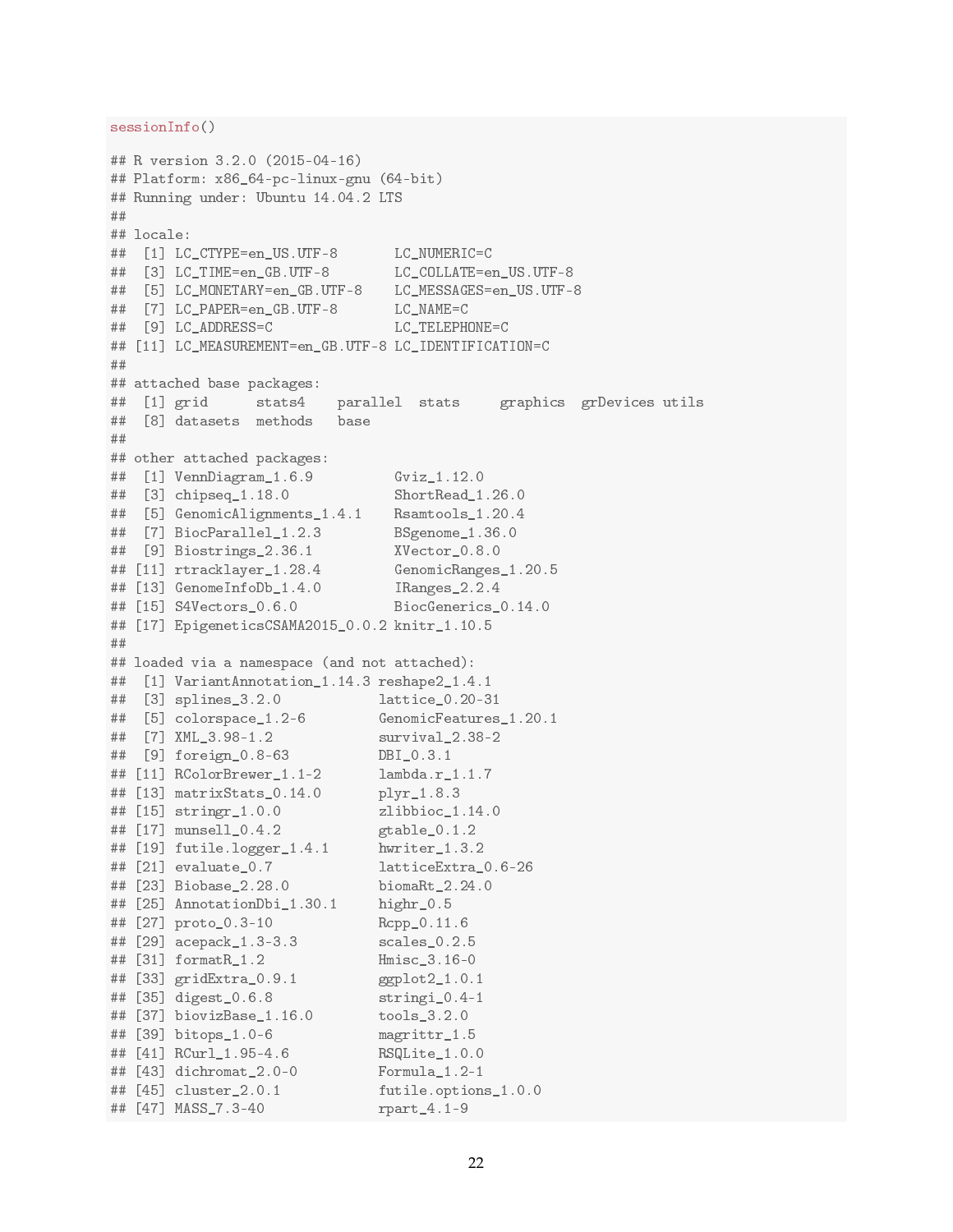## [49] nnet\_7.3-9

## **9 Appendix**

### **9.1 Obtaining data from European Nucleotide Archive**

The European Nucleotide Archive (http://www.ebi.ac.uk/ena) provides many types of raw sequencing data, sequence assembly information and functional annotation. We download the data corresponding to ChIP-seq experiment mapping the H3K27ac histone modification in mouse Embryonic Stem cells (mES cells) along with the input control sample from the study *Histone H3K27ac separates active from poised enhancers and predicts developmental state* by Creyghton *et al*.

```
wget ftp://ftp.sra.ebi.ac.uk/vol1/fastq/SRR066/SRR066787/SRR066787.fastq.gz .
wget ftp://ftp.sra.ebi.ac.uk/vol1/fastq/SRR066/SRR066766/SRR066766.fastq.gz .
wget ftp://ftp.sra.ebi.ac.uk/vol1/fastq/SRR066/SRR066767/SRR066767.fastq.gz .
```
### **9.2 Read quality**

Read quality is the first step in all the analyses of sequenced reads. The package *ShortRead* provides a function taking as input the .fastq files downloaded from the ENA database. We first generate a vector with fastq file names.

```
fls = list.files(dataDirectory, ".fastq$", full=TRUE)
names(fls) = sub(".fastq", "", basename(fls))
```
We read each of these files and apply the *qas* function assessing the quality of the reads in each file. Finally, we generate a *HTML* quality report.

```
library(ShortRead)
qas = lapply(seq_along(fls),
              function(i, fls) qa(readFastq(fls[i]), names(fls)[i]),
              fls)
qa = do.call(rbind, qas)
rpt = report(qa,dest = 'QA_report.html')
```
### **9.3 External file preparations**

The next step is to align the reads to mm9 mouse genome assembly. This is done using *Bowtie2* tool. The resulting .sam files are next transformed to .bam files and filtered for best aligned reads using *samtools*. PCR duplicates are removed. BAM files are next transfomed to bed files. For the sake of consistency with other tools, in the final step of data preprocessing we add a 'chr' prefix to the chromosome names using *awk*.

gunzip SRR066787.fastq.gz gunzip SRR066766.fastq.gz gunzip SRR066767.fastq.gz

### **9.4 Alignment**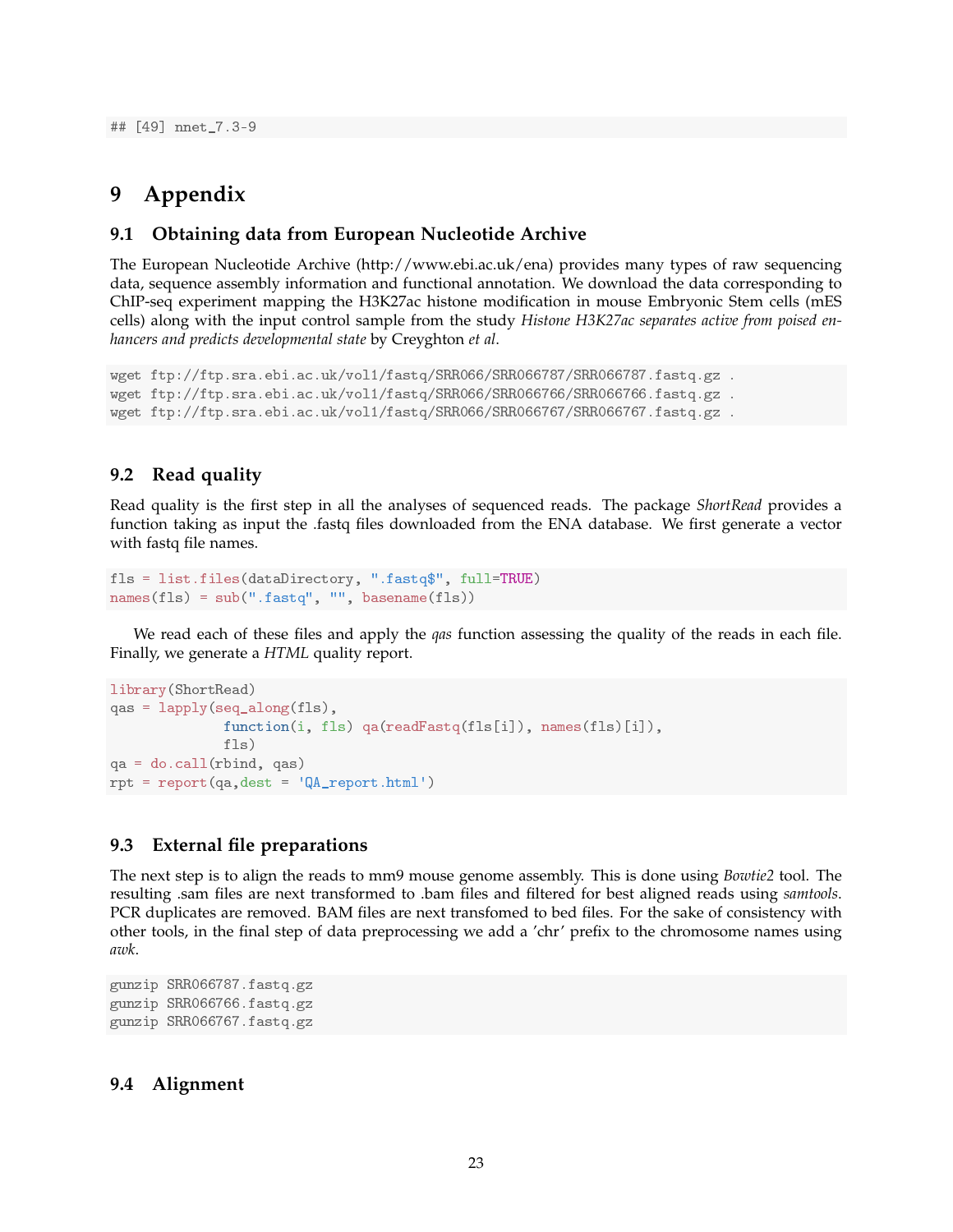```
bowtie2 -p 8 -q NCBIM37.67 SRR066787.fastq -S ES_input.sam
bowtie2 -p 8 -q NCBIM37.67 SRR066766.fastq -S H3K27ac_rep1.sam
bowtie2 -p 8 -q NCBIM37.67 SRR066767.fastq -S H3K27ac_rep2.sam
```
#### **9.5 Retaining only best alignments**

```
samtools view -bS -q 40 ES_input.sam > ES_input_bestAlignment.bam
samtools view -bS -q 40 H3K27ac_rep1.sam > H3K27ac_rep1_bestAlignment.bam
samtools view -bS -q 40 H3K27ac_rep2.sam > H3K27ac_rep2_bestAlignment.bam
```
#### **9.6 PCR duplicate removal**

```
samtools rmdup -s ES_input_bestAlignment.bam ES_input_filtered.bam
samtools rmdup -s H3K27ac_rep1_bestAlignment.bam H3K27ac_rep1_filtered.bam
samtools rmdup -s H3K27ac_rep2_bestAlignment.bam H3K27ac_rep2_filtered.bam
```
### **9.7 Transforming reads to .bed format**

```
bedtools bamtobed -i ES_input_filtered.bam > ES_input_filtered.bed
bedtools bamtobed -i H3K27ac_rep1_filtered.bam > H3K27ac_rep1_filtered.bed
bedtools bamtobed -i H3K27ac_rep2_filtered.bam > H3K27ac_rep2_filtered.bed
```
### **9.8 Additional preparations**

awk '\$0="chr"\$0' ES\_input\_filtered.bed > ES\_input\_filtered\_ucsc.bed awk '\$0="chr"\$0' H3K27ac\_rep1\_filtered.bed > H3K27ac\_rep1\_filtered\_ucsc.bed awk '\$0="chr"\$0' H3K27ac\_rep2\_filtered.bed > H3K27ac\_rep2\_filtered\_ucsc.bed

Finally, for the purpose of this lab, we isolate data for only one chromosome (chr6).

```
awk '{if($1=="chr6") print $0}' ES input filtered ucsc.bed
> ES_input_filtered_ucsc_chr6.bed
awk '{if($1=="chr6") print $0}' H3K27ac_rep1_filtered_ucsc.bed
> H3K27ac_rep1_filtered_ucsc_chr6.bed
awk '{if($1=="chr6") print $0}' H3K27ac_rep2_filtered_ucsc.bed
> H3K27ac_rep2_filtered_ucsc_chr6.bed
```
#### **Obtaining object** *si* **for** *mm9*

We obtain chromosome lengths from the *BSgenome.Mmusculus.UCSC.mm9* package. The chromosome names in the *si* file are in the *ensembl* format, we add a prefix 'chr' to chromosome names.

```
library(BSgenome.Mmusculus.UCSC.mm9)
genome = BSgenome.Mmusculus.UCSC.mm9
si = seqinfo(genome)
si = si[ paste0('chr', c(1:19, 'X', 'Y'))]
```